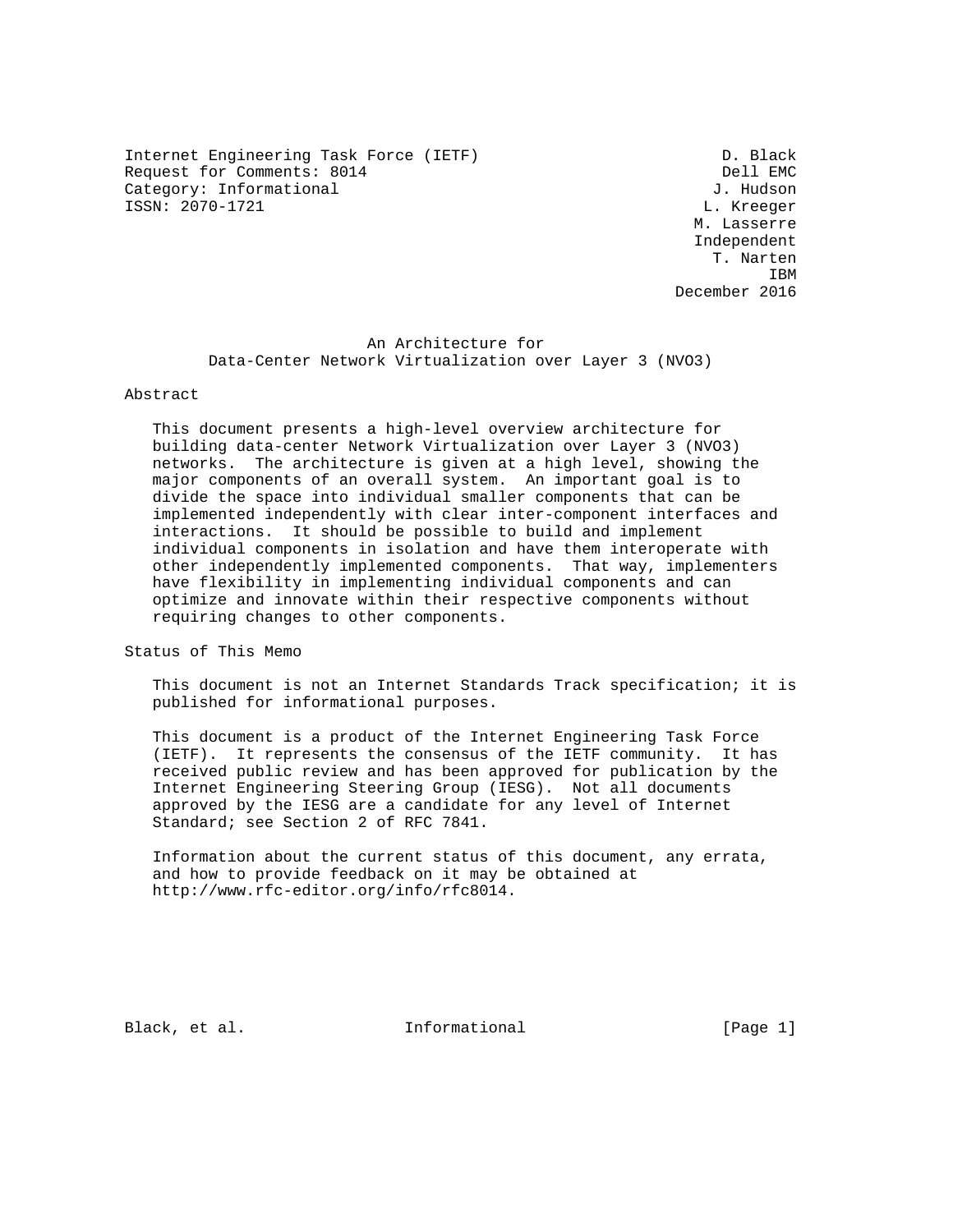Copyright Notice

 Copyright (c) 2016 IETF Trust and the persons identified as the document authors. All rights reserved.

 This document is subject to BCP 78 and the IETF Trust's Legal Provisions Relating to IETF Documents

 (http://trustee.ietf.org/license-info) in effect on the date of publication of this document. Please review these documents carefully, as they describe your rights and restrictions with respect to this document. Code Components extracted from this document must include Simplified BSD License text as described in Section 4.e of the Trust Legal Provisions and are provided without warranty as described in the Simplified BSD License.

Black, et al. 1nformational [Page 2]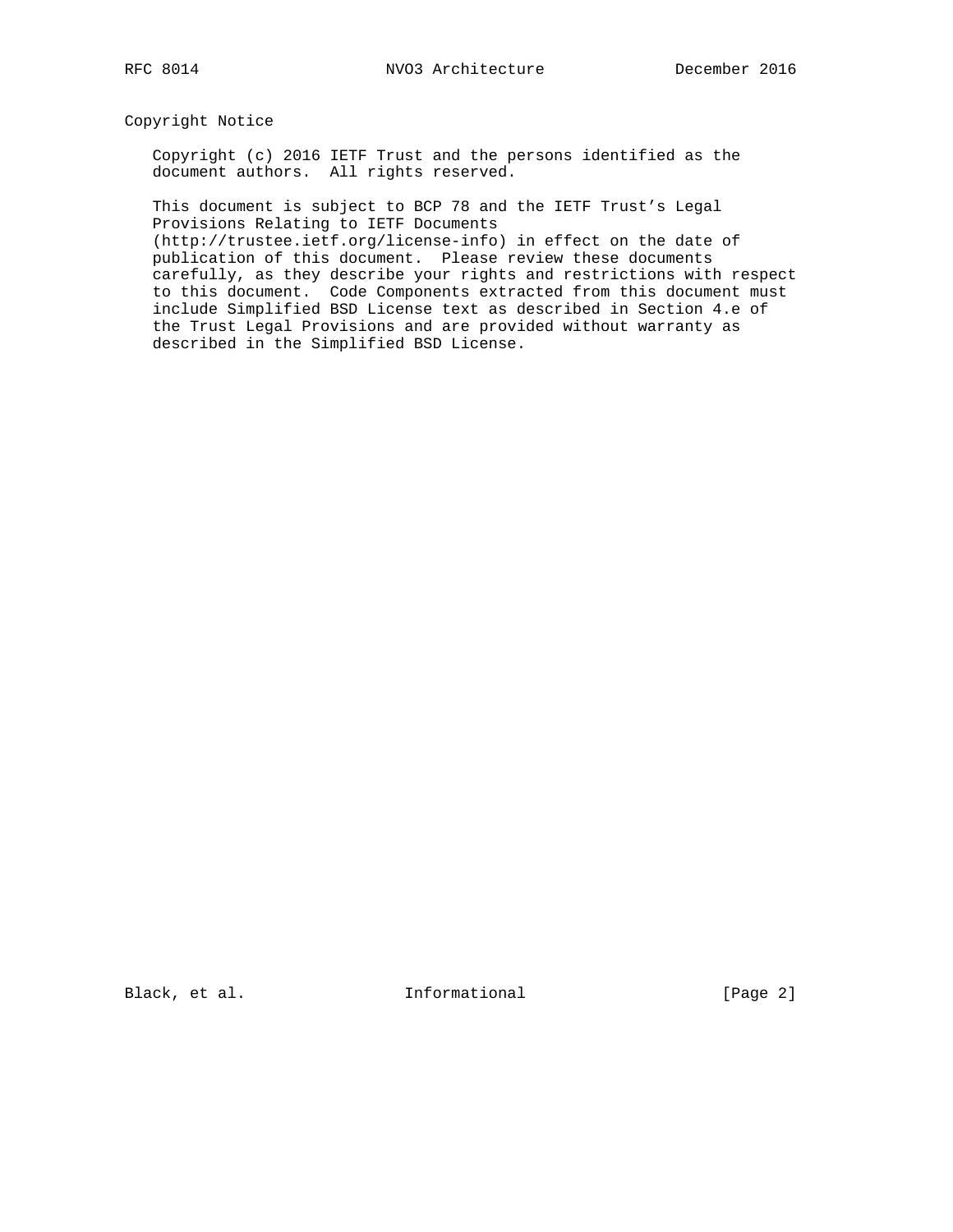Table of Contents

| 1.             | Introduction $\ldots \ldots \ldots \ldots \ldots \ldots \ldots \ldots$       |  |  |                |
|----------------|------------------------------------------------------------------------------|--|--|----------------|
| 2.             |                                                                              |  |  |                |
| 3.             |                                                                              |  |  |                |
| 3.1.           | VN Service (L2 and L3) $\ldots$ $\ldots$ $\ldots$ $\ldots$ $\ldots$ $\ldots$ |  |  | $\overline{7}$ |
|                | 3.1.1. VLAN Tags in L2 Service                                               |  |  |                |
|                | 3.1.2. Packet Lifetime Considerations                                        |  |  | 8              |
| 3.2.           | Network Virtualization Edge (NVE) Background                                 |  |  | $\overline{9}$ |
| 3.3.           | Network Virtualization Authority (NVA) Background                            |  |  | 10             |
| 3.4.           | VM Orchestration Systems                                                     |  |  | 11             |
|                | 4. Network Virtualization Edge (NVE)                                         |  |  | 12             |
| 4.1.           | NVE Co-located with Server Hypervisor                                        |  |  | 12             |
| 4.2.           |                                                                              |  |  | 13             |
| 4.2.1.         | Tenant VLAN Handling in Split-NVE Case                                       |  |  | 14             |
| 4.3.           |                                                                              |  |  | 14             |
| 4.4.           |                                                                              |  |  | 15             |
| 4.5.           | Virtual Access Point (VAP)                                                   |  |  | 16             |
|                |                                                                              |  |  | 16             |
| 5.1.           | Overlay-Aware Network Service Appliances                                     |  |  | 16             |
| 5.2.           |                                                                              |  |  | 17             |
|                |                                                                              |  |  | 17             |
|                |                                                                              |  |  | 18             |
|                | 5.3.1.1. L2 Gateways (Bridging) $\ldots$                                     |  |  | 18             |
|                | 5.3.1.2. L3 Gateways (Only IP Packets)                                       |  |  | 18             |
|                | 5.4. Distributed Inter-VN Gateways                                           |  |  | 19             |
| 5.5.           | ARP and Neighbor Discovery                                                   |  |  | 20             |
|                |                                                                              |  |  | 20             |
| 7 <sub>1</sub> | Network Virtualization Authority (NVA)                                       |  |  | 21             |
| 7.1.           | How an NVA Obtains Information                                               |  |  | 21             |
| 7.2.           | Internal NVA Architecture                                                    |  |  | 22             |
| 7.3.           | NVA External Interface                                                       |  |  | 22             |
|                |                                                                              |  |  |                |
| 8.1.           | NVE-NVA Interaction Models                                                   |  |  | 24<br>24       |
|                |                                                                              |  |  |                |
|                | 8.2. Direct NVE-NVA Protocol                                                 |  |  | 25             |
|                | 8.3. Propagating Information Between NVEs and NVAs                           |  |  | 25             |
|                |                                                                              |  |  | 26             |
| 9.1.           |                                                                              |  |  | 29             |
|                | 10. Control Protocol Work Areas                                              |  |  | 29             |
|                | 11. NVO3 Data-Plane Encapsulation                                            |  |  | 29             |
|                | 12. Operations, Administration, and Maintenance (OAM)                        |  |  | 30             |
|                |                                                                              |  |  | 31             |
|                |                                                                              |  |  | 31             |
|                |                                                                              |  |  | 32             |
|                |                                                                              |  |  | 34             |
|                |                                                                              |  |  | 35             |

Black, et al. 1nformational [Page 3]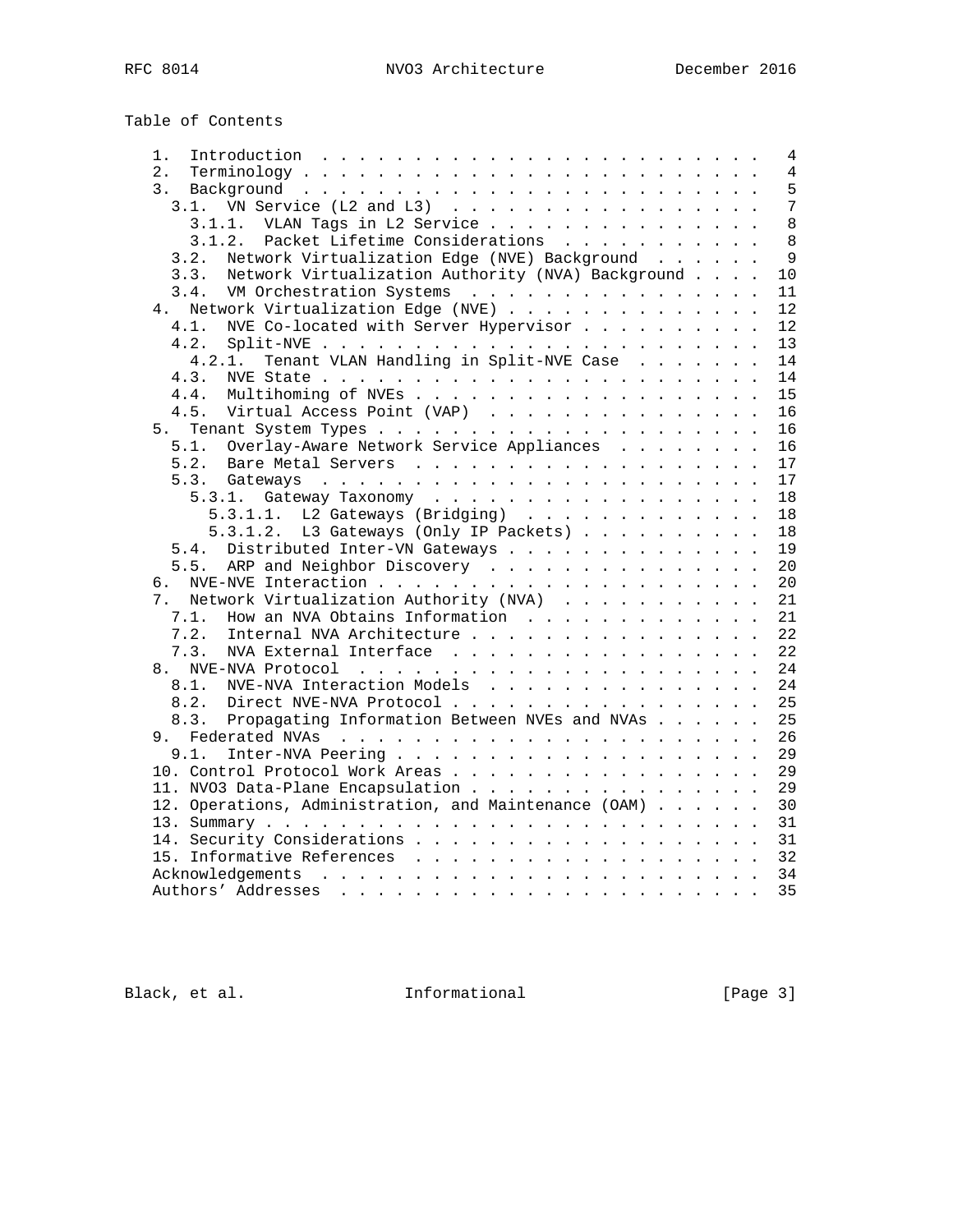# 1. Introduction

 This document presents a high-level architecture for building data center Network Virtualization over Layer 3 (NVO3) networks. The architecture is given at a high level, which shows the major components of an overall system. An important goal is to divide the space into smaller individual components that can be implemented independently with clear inter-component interfaces and interactions. It should be possible to build and implement individual components in isolation and have them interoperate with other independently implemented components. That way, implementers have flexibility in implementing individual components and can optimize and innovate within their respective components without requiring changes to other components.

 The motivation for overlay networks is given in "Problem Statement: Overlays for Network Virtualization" [RFC7364]. "Framework for Data Center (DC) Network Virtualization" [RFC7365] provides a framework for discussing overlay networks generally and the various components that must work together in building such systems. This document differs from the framework document in that it doesn't attempt to cover all possible approaches within the general design space. Rather, it describes one particular approach that the NVO3 WG has focused on.

2. Terminology

 This document uses the same terminology as [RFC7365]. In addition, the following terms are used:

- NV Domain: A Network Virtualization Domain is an administrative construct that defines a Network Virtualization Authority (NVA), the set of Network Virtualization Edges (NVEs) associated with that NVA, and the set of virtual networks the NVA manages and supports. NVEs are associated with a (logically centralized) NVA, and an NVE supports communication for any of the virtual networks in the domain.
- NV Region: A region over which information about a set of virtual networks is shared. The degenerate case of a single NV Domain corresponds to an NV Region corresponding to that domain. The more interesting case occurs when two or more NV Domains share information about part or all of a set of virtual networks that they manage. Two NVAs share information about particular virtual networks for the purpose of supporting connectivity between tenants located in different NV Domains. NVAs can share information about an entire NV Domain, or just individual virtual networks.

Black, et al. 1nformational [Page 4]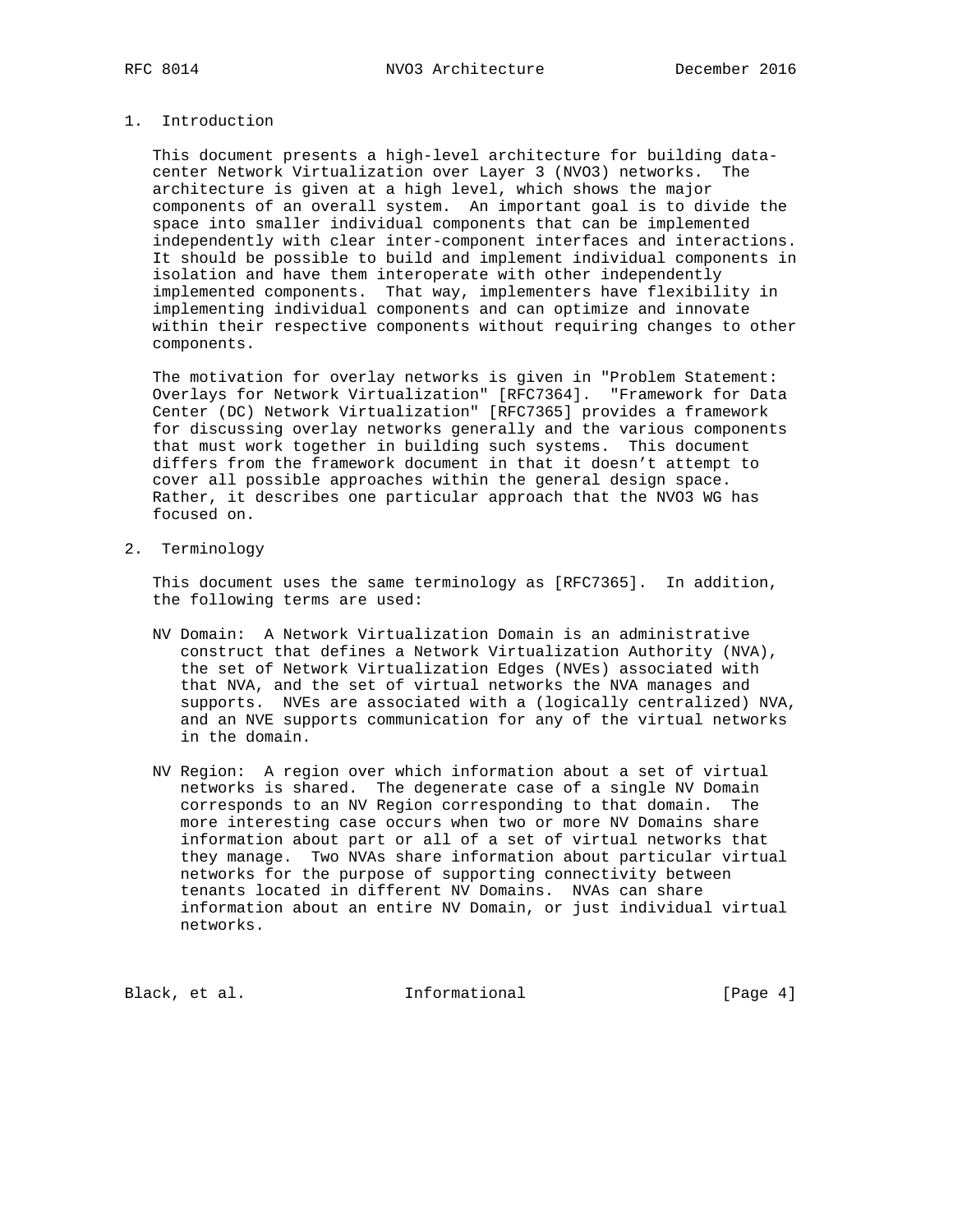- Tenant System Interface (TSI): The interface to a Virtual Network (VN) as presented to a Tenant System (TS, see [RFC7365]). The TSI logically connects to the NVE via a Virtual Access Point (VAP). To the Tenant System, the TSI is like a Network Interface Card (NIC); the TSI presents itself to a Tenant System as a normal network interface.
- VLAN: Unless stated otherwise, the terms "VLAN" and "VLAN Tag" are used in this document to denote a Customer VLAN (C-VLAN) [IEEE.802.1Q]; the terms are used interchangeably to improve readability.
- 3. Background

 Overlay networks are an approach for providing network virtualization services to a set of Tenant Systems (TSs) [RFC7365]. With overlays, data traffic between tenants is tunneled across the underlying data center's IP network. The use of tunnels provides a number of benefits by decoupling the network as viewed by tenants from the underlying physical network across which they communicate. Additional discussion of some NVO3 use cases can be found in [USECASES].

 Tenant Systems connect to Virtual Networks (VNs), with each VN having associated attributes defining properties of the network (such as the set of members that connect to it). Tenant Systems connected to a virtual network typically communicate freely with other Tenant Systems on the same VN, but communication between Tenant Systems on one VN and those external to the VN (whether on another VN or connected to the Internet) is carefully controlled and governed by policy. The NVO3 architecture does not impose any restrictions to the application of policy controls even within a VN.

 A Network Virtualization Edge (NVE) [RFC7365] is the entity that implements the overlay functionality. An NVE resides at the boundary between a Tenant System and the overlay network as shown in Figure 1. An NVE creates and maintains local state about each VN for which it is providing service on behalf of a Tenant System.

Black, et al. 1nformational [Page 5]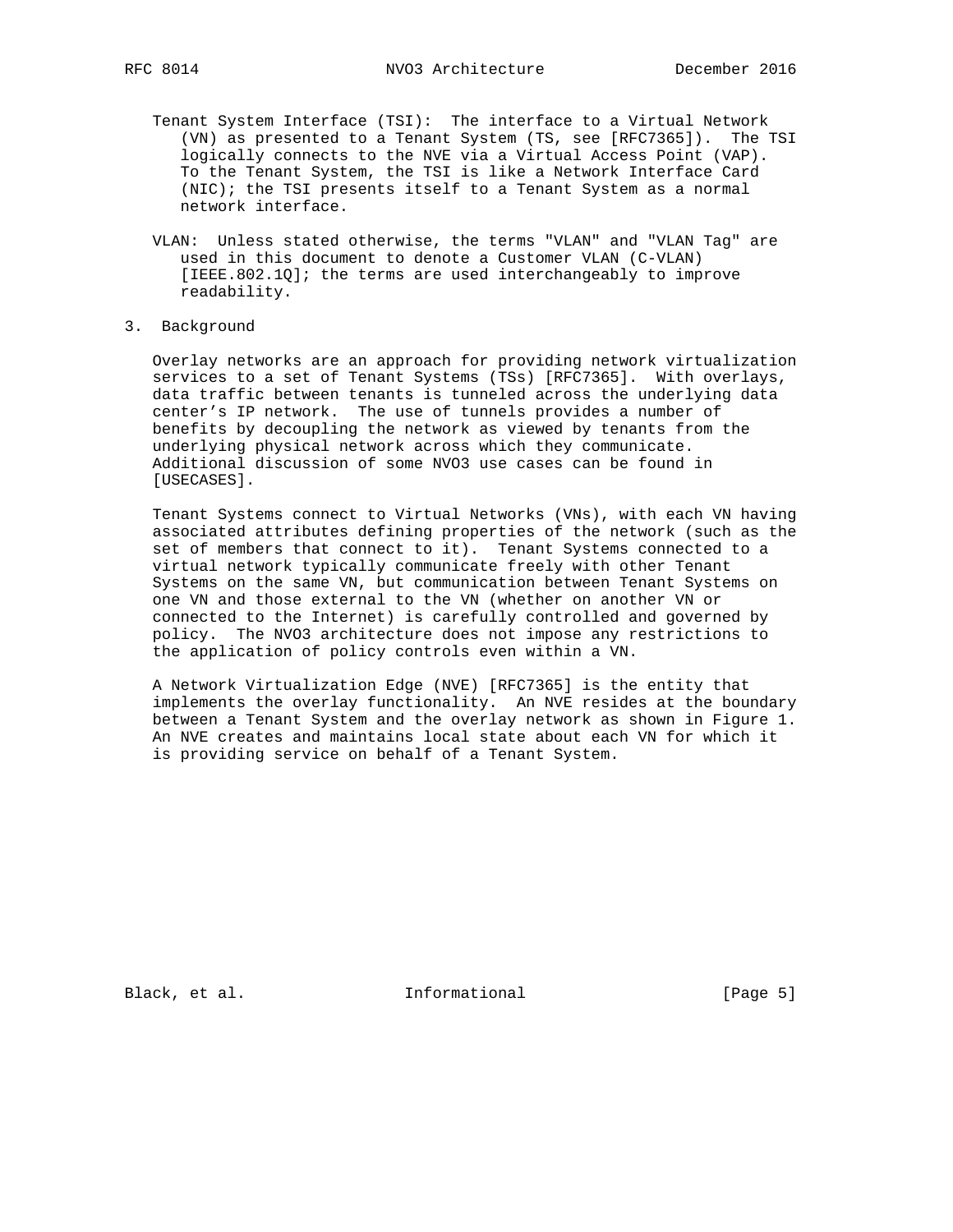

Figure 1: NVO3 Generic Reference Model

 The following subsections describe key aspects of an overlay system in more detail. Section 3.1 describes the service model (Ethernet vs. IP) provided to Tenant Systems. Section 3.2 describes NVEs in more detail. Section 3.3 introduces the Network Virtualization Authority, from which NVEs obtain information about virtual networks. Section 3.4 provides background on Virtual Machine (VM) orchestration systems and their use of virtual networks.

Black, et al. 1nformational [Page 6]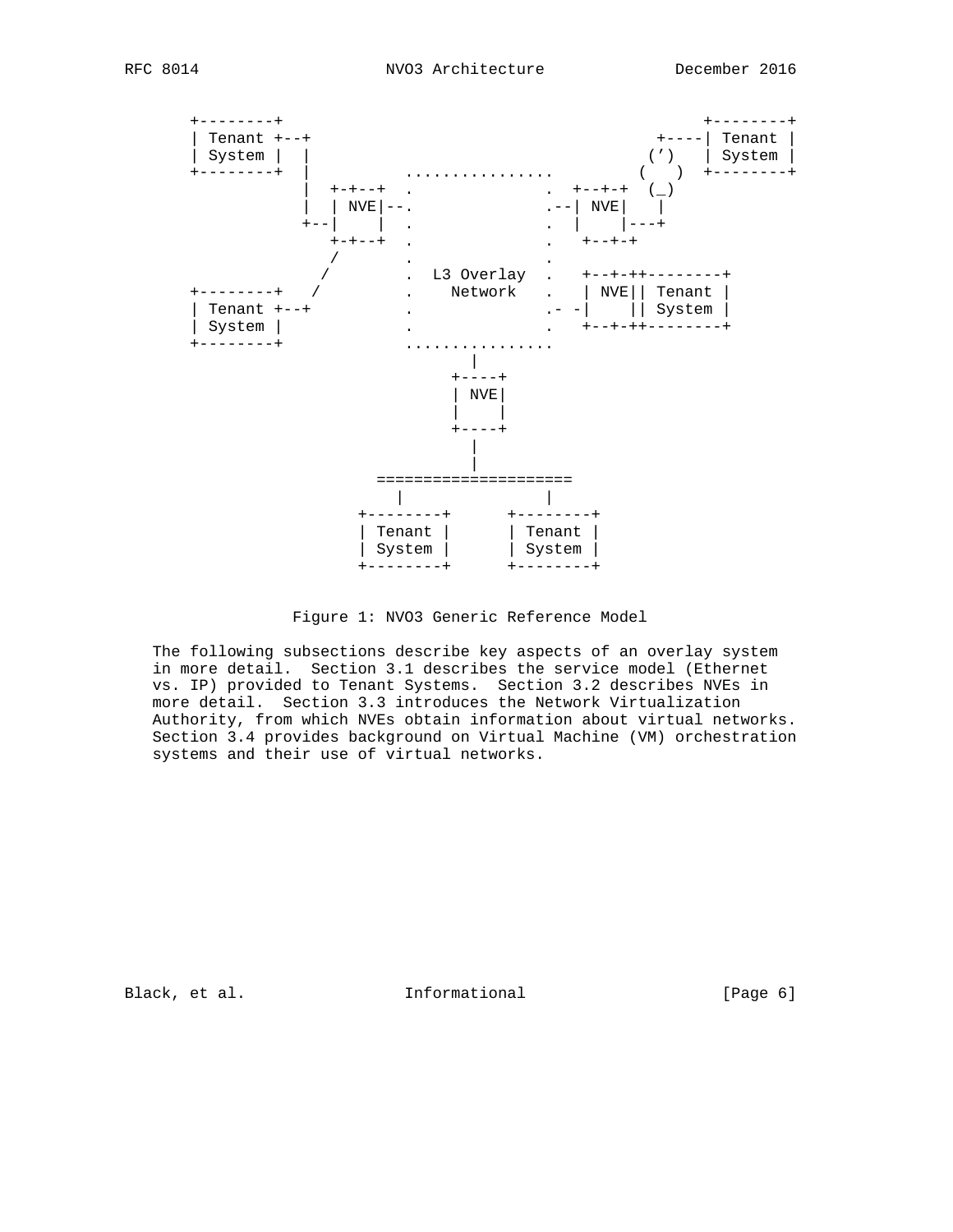#### 3.1. VN Service (L2 and L3)

 A VN provides either Layer 2 (L2) or Layer 3 (L3) service to connected tenants. For L2 service, VNs transport Ethernet frames, and a Tenant System is provided with a service that is analogous to being connected to a specific L2 C-VLAN. L2 broadcast frames are generally delivered to all (and multicast frames delivered to a subset of) the other Tenant Systems on the VN. To a Tenant System, it appears as if they are connected to a regular L2 Ethernet link. Within the NVO3 architecture, tenant frames are tunneled to remote NVEs based on the Media Access Control (MAC) addresses of the frame headers as originated by the Tenant System. On the underlay, NVO3 packets are forwarded between NVEs based on the outer addresses of tunneled packets.

 For L3 service, VNs are routed networks that transport IP datagrams, and a Tenant System is provided with a service that supports only IP traffic. Within the NVO3 architecture, tenant frames are tunneled to remote NVEs based on the IP addresses of the packet originated by the Tenant System; any L2 destination addresses provided by Tenant Systems are effectively ignored by the NVEs and overlay network. For L3 service, the Tenant System will be configured with an IP subnet that is effectively a point-to-point link, i.e., having only the Tenant System and a next-hop router address on it.

 L2 service is intended for systems that need native L2 Ethernet service and the ability to run protocols directly over Ethernet (i.e., not based on IP). L3 service is intended for systems in which all the traffic can safely be assumed to be IP. It is important to note that whether or not an NVO3 network provides L2 or L3 service to a Tenant System, the Tenant System does not generally need to be aware of the distinction. In both cases, the virtual network presents itself to the Tenant System as an L2 Ethernet interface. An Ethernet interface is used in both cases simply as a widely supported interface type that essentially all Tenant Systems already support. Consequently, no special software is needed on Tenant Systems to use an L3 vs. an L2 overlay service.

 NVO3 can also provide a combined L2 and L3 service to tenants. A combined service provides L2 service for intra-VN communication but also provides L3 service for L3 traffic entering or leaving the VN. Architecturally, the handling of a combined L2/L3 service within the NVO3 architecture is intended to match what is commonly done today in non-overlay environments by devices providing a combined bridge/ router service. With combined service, the virtual network itself retains the semantics of L2 service, and all traffic is processed according to its L2 semantics. In addition, however, traffic requiring IP processing is also processed at the IP level.

Black, et al. 1nformational [Page 7]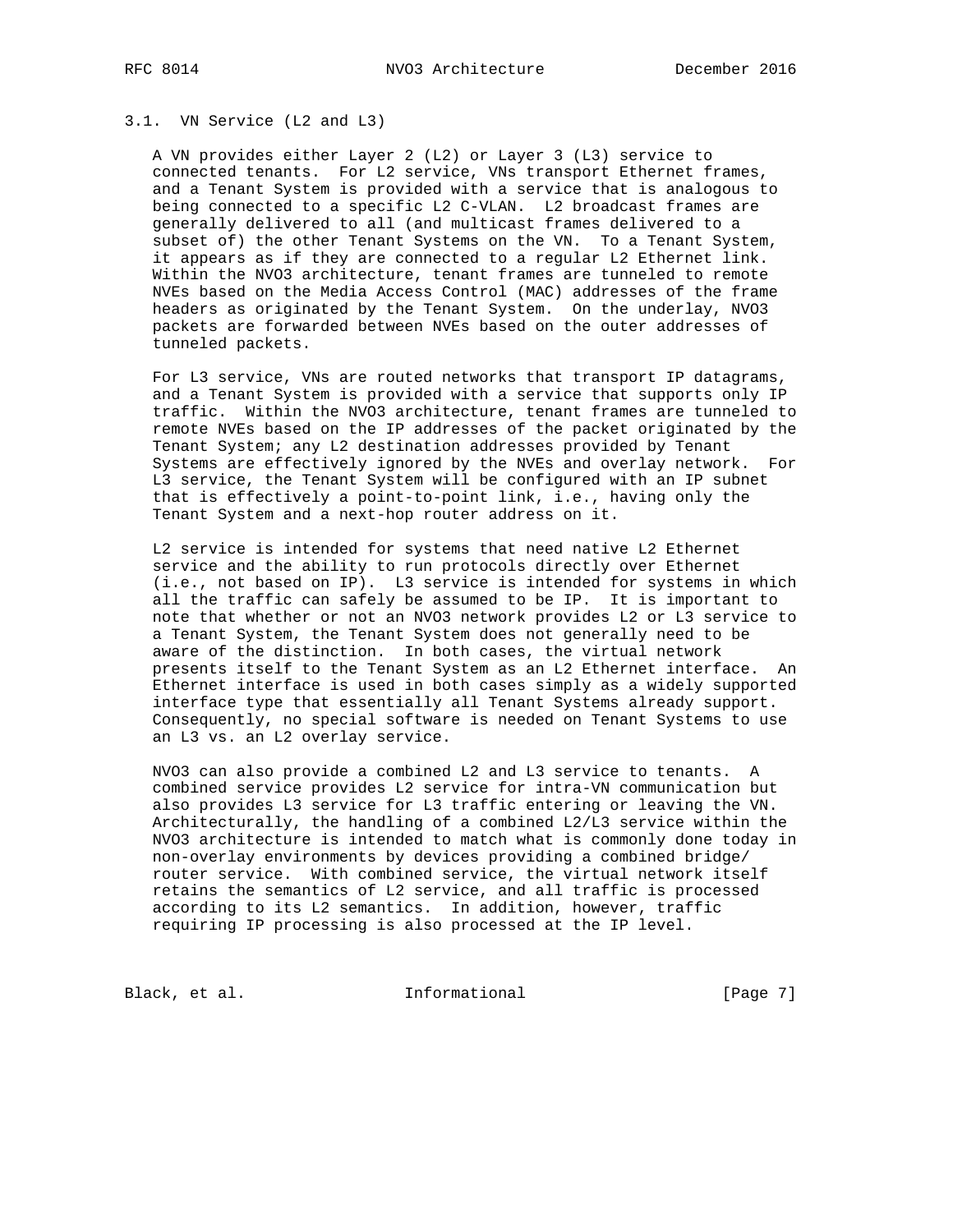The IP processing for a combined service can be implemented on a standalone device attached to the virtual network (e.g., an IP router) or implemented locally on the NVE (see Section 5.4 on Distributed Inter-VN Gateways). For unicast traffic, NVE implementation of a combined service may result in a packet being delivered to another Tenant System attached to the same NVE (on either the same or a different VN), tunneled to a remote NVE, or even forwarded outside the NV Domain. For multicast or broadcast packets, the combination of NVE L2 and L3 processing may result in copies of the packet receiving both L2 and L3 treatments to realize delivery to all of the destinations involved. This distributed NVE implementation of IP routing results in the same network delivery behavior as if the L2 processing of the packet included delivery of the packet to an IP router attached to the L2 VN as a Tenant System, with the router having additional network attachments to other networks, either virtual or not.

#### 3.1.1. VLAN Tags in L2 Service

 An NVO3 L2 virtual network service may include encapsulated L2 VLAN tags provided by a Tenant System but does not use encapsulated tags in deciding where and how to forward traffic. Such VLAN tags can be passed through so that Tenant Systems that send or expect to receive them can be supported as appropriate.

 The processing of VLAN tags that an NVE receives from a TS is controlled by settings associated with the VAP. Just as in the case with ports on Ethernet switches, a number of settings are possible. For example, Customer VLAN Tags (C-TAGs) can be passed through transparently, could always be stripped upon receipt from a Tenant System, could be compared against a list of explicitly configured tags, etc.

 Note that there are additional considerations when VLAN tags are used to identify both the VN and a Tenant System VLAN within that VN, as described in Section 4.2.1.

#### 3.1.2. Packet Lifetime Considerations

 For L3 service, Tenant Systems should expect the IPv4 Time to Live (TTL) or IPv6 Hop Limit in the packets they send to be decremented by at least 1. For L2 service, neither the TTL nor the Hop Limit (when the packet is IP) is modified. The underlay network manages TTLs and Hop Limits in the outer IP encapsulation -- the values in these fields could be independent from or related to the values in the same fields of tenant IP packets.

Black, et al. 1nformational [Page 8]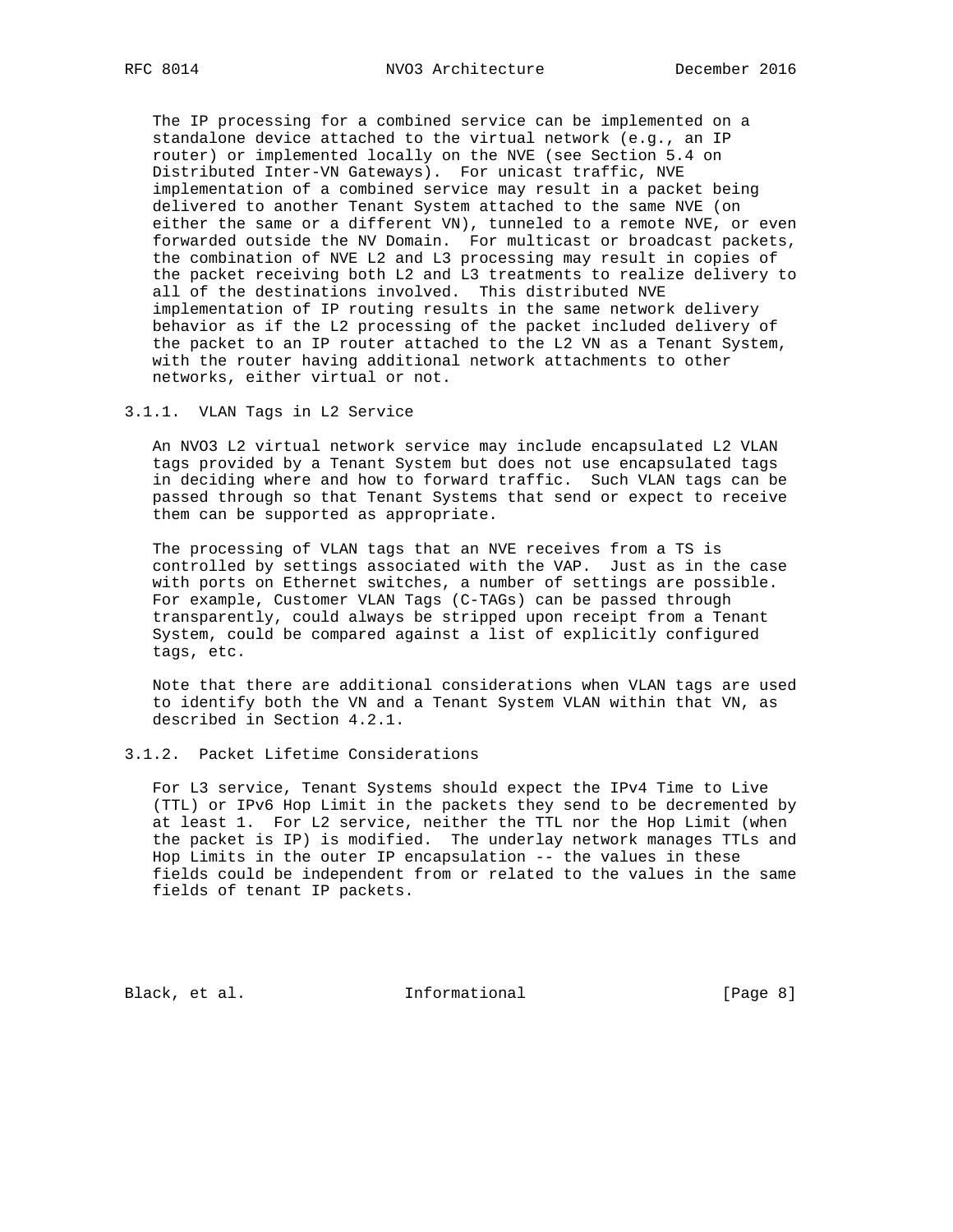# 3.2. Network Virtualization Edge (NVE) Background

 Tenant Systems connect to NVEs via a Tenant System Interface (TSI). The TSI logically connects to the NVE via a Virtual Access Point (VAP), and each VAP is associated with one VN as shown in Figure 2. To the Tenant System, the TSI is like a NIC; the TSI presents itself to a Tenant System as a normal network interface. On the NVE side, a VAP is a logical network port (virtual or physical) into a specific virtual network. Note that two different Tenant Systems (and TSIs) attached to a common NVE can share a VAP (e.g., TS1 and TS2 in Figure 2) so long as they connect to the same VN.



#### Figure 2: NVE Reference Model

 The Overlay Module performs the actual encapsulation and decapsulation of tunneled packets. The NVE maintains state about the virtual networks it is a part of so that it can provide the Overlay Module with information such as the destination address of the NVE to tunnel a packet to and the Context ID that should be placed in the encapsulation header to identify the virtual network that a tunneled packet belongs to.

Black, et al. The Informational The Informational [Page 9]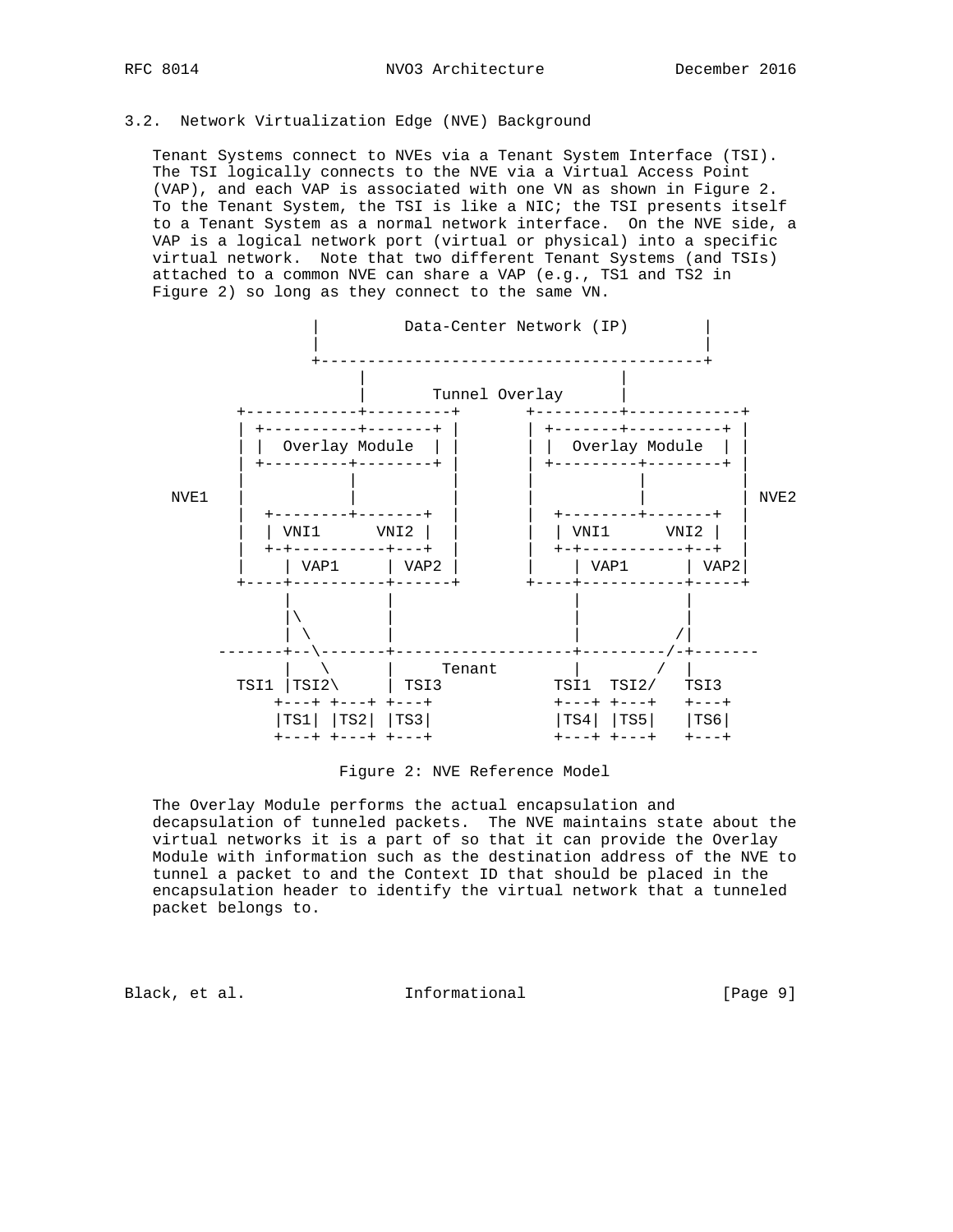On the side facing the data-center network, the NVE sends and receives native IP traffic. When ingressing traffic from a Tenant System, the NVE identifies the egress NVE to which the packet should be sent, adds an overlay encapsulation header, and sends the packet on the underlay network. When receiving traffic from a remote NVE, an NVE strips off the encapsulation header and delivers the (original) packet to the appropriate Tenant System. When the source and destination Tenant System are on the same NVE, no encapsulation is needed and the NVE forwards traffic directly.

 Conceptually, the NVE is a single entity implementing the NVO3 functionality. In practice, there are a number of different implementation scenarios, as described in detail in Section 4.

#### 3.3. Network Virtualization Authority (NVA) Background

 Address dissemination refers to the process of learning, building, and distributing the mapping/forwarding information that NVEs need in order to tunnel traffic to each other on behalf of communicating Tenant Systems. For example, in order to send traffic to a remote Tenant System, the sending NVE must know the destination NVE for that Tenant System.

 One way to build and maintain mapping tables is to use learning, as 802.1 bridges do [IEEE.802.1Q]. When forwarding traffic to multicast or unknown unicast destinations, an NVE could simply flood traffic. While flooding works, it can lead to traffic hot spots and to problems in larger networks (e.g., excessive amounts of flooded traffic).

 Alternatively, to reduce the scope of where flooding must take place, or to eliminate it all together, NVEs can make use of a Network Virtualization Authority (NVA). An NVA is the entity that provides address mapping and other information to NVEs. NVEs interact with an NVA to obtain any required address-mapping information they need in order to properly forward traffic on behalf of tenants. The term "NVA" refers to the overall system, without regard to its scope or how it is implemented. NVAs provide a service, and NVEs access that service via an NVE-NVA protocol as discussed in Section 8.

 Even when an NVA is present, Ethernet bridge MAC address learning could be used as a fallback mechanism, should the NVA be unable to provide an answer or for other reasons. This document does not consider flooding approaches in detail, as there are a number of benefits in using an approach that depends on the presence of an NVA.

 For the rest of this document, it is assumed that an NVA exists and will be used. NVAs are discussed in more detail in Section 7.

Black, et al. 1nformational [Page 10]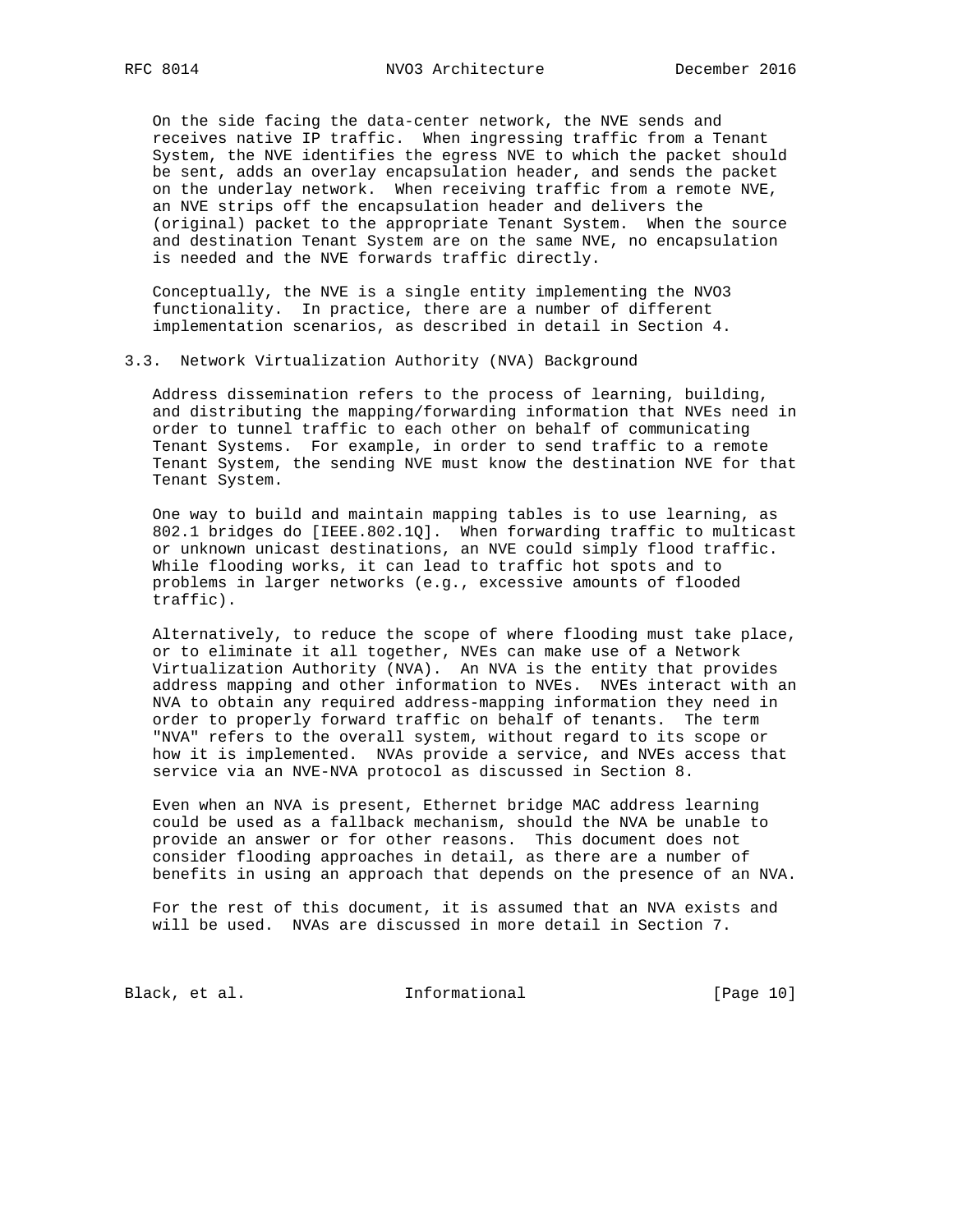## 3.4. VM Orchestration Systems

 VM orchestration systems manage server virtualization across a set of servers. Although VM management is a separate topic from network virtualization, the two areas are closely related. Managing the creation, placement, and movement of VMs also involves creating, attaching to, and detaching from virtual networks. A number of existing VM orchestration systems have incorporated aspects of virtual network management into their systems.

 Note also that although this section uses the terms "VM" and "hypervisor" throughout, the same issues apply to other virtualization approaches, including Linux Containers (LXC), BSD Jails, Network Service Appliances as discussed in Section 5.1, etc. From an NVO3 perspective, it should be assumed that where the document uses the term "VM" and "hypervisor", the intention is that the discussion also applies to other systems, where, e.g., the host operating system plays the role of the hypervisor in supporting virtualization, and a container plays the equivalent role as a VM.

 When a new VM image is started, the VM orchestration system determines where the VM should be placed, interacts with the hypervisor on the target server to load and start the VM, and controls when a VM should be shut down or migrated elsewhere. VM orchestration systems also have knowledge about how a VM should connect to a network, possibly including the name of the virtual network to which a VM is to connect. The VM orchestration system can pass such information to the hypervisor when a VM is instantiated. VM orchestration systems have significant (and sometimes global) knowledge over the domain they manage. They typically know on what servers a VM is running, and metadata associated with VM images can be useful from a network virtualization perspective. For example, the metadata may include the addresses (MAC and IP) the VMs will use and the name(s) of the virtual network(s) they connect to.

 VM orchestration systems run a protocol with an agent running on the hypervisor of the servers they manage. That protocol can also carry information about what virtual network a VM is associated with. When the orchestrator instantiates a VM on a hypervisor, the hypervisor interacts with the NVE in order to attach the VM to the virtual networks it has access to. In general, the hypervisor will need to communicate significant VM state changes to the NVE. In the reverse direction, the NVE may need to communicate network connectivity information back to the hypervisor. Examples of deployed VM orchestration systems include VMware's vCenter Server, Microsoft's System Center Virtual Machine Manager, and systems based on OpenStack and its associated plugins (e.g., Nova and Neutron). Each can pass information about what virtual networks a VM connects to down to the

Black, et al. 1nformational [Page 11]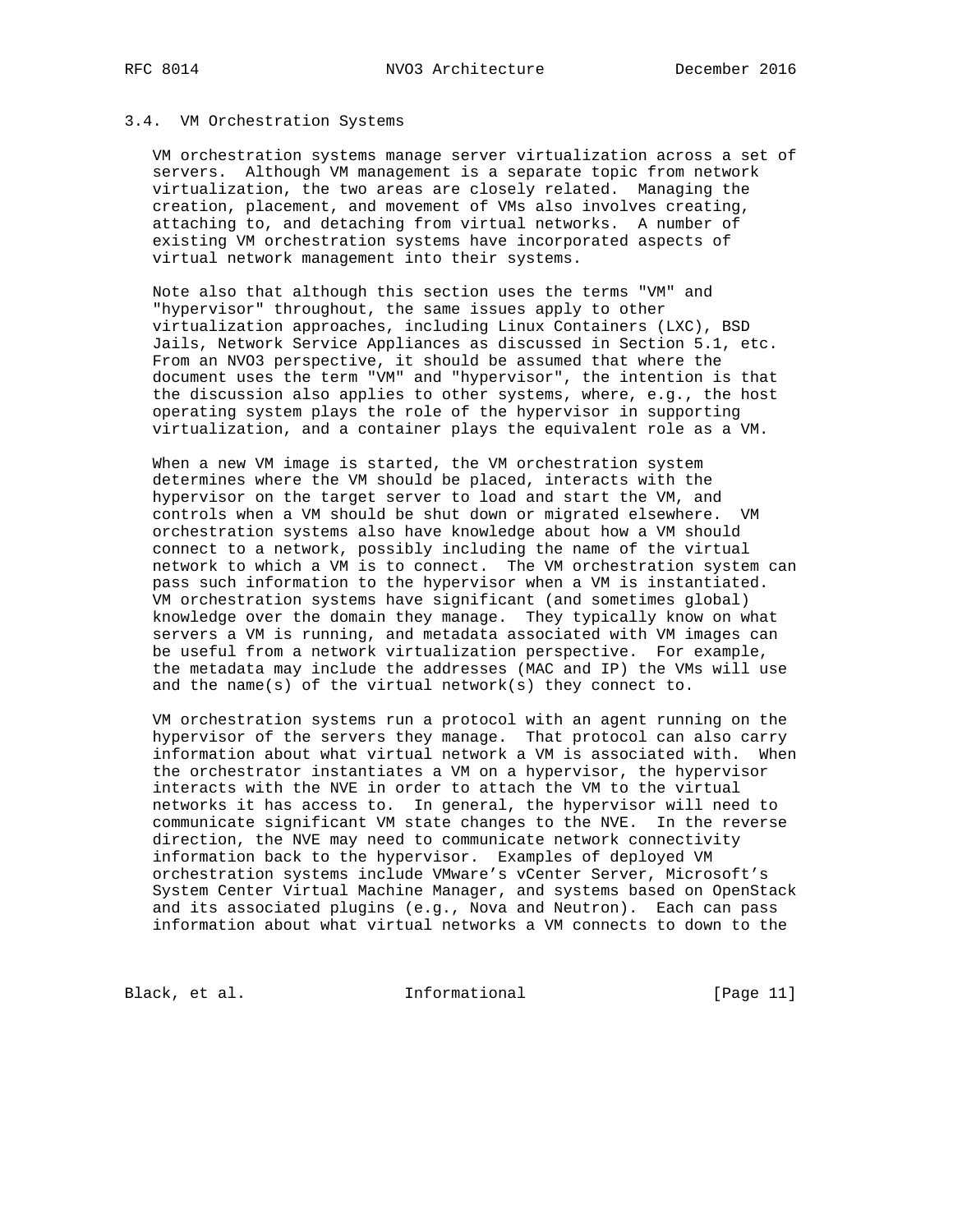hypervisor. The protocol used between the VM orchestration system and hypervisors is generally proprietary.

 It should be noted that VM orchestration systems may not have direct access to all networking-related information a VM uses. For example, a VM may make use of additional IP or MAC addresses that the VM management system is not aware of.

4. Network Virtualization Edge (NVE)

 As introduced in Section 3.2, an NVE is the entity that implements the overlay functionality. This section describes NVEs in more detail. An NVE will have two external interfaces:

- Facing the Tenant System: On the side facing the Tenant System, an NVE interacts with the hypervisor (or equivalent entity) to provide the NVO3 service. An NVE will need to be notified when a Tenant System "attaches" to a virtual network (so it can validate the request and set up any state needed to send and receive traffic on behalf of the Tenant System on that VN). Likewise, an NVE will need to be informed when the Tenant System "detaches" from the virtual network so that it can reclaim state and resources appropriately.
- Facing the Data-Center Network: On the side facing the data-center network, an NVE interfaces with the data-center underlay network, sending and receiving tunneled packets to and from the underlay. The NVE may also run a control protocol with other entities on the network, such as the Network Virtualization Authority.
- 4.1. NVE Co-located with Server Hypervisor

 When server virtualization is used, the entire NVE functionality will typically be implemented as part of the hypervisor and/or virtual switch on the server. In such cases, the Tenant System interacts with the hypervisor, and the hypervisor interacts with the NVE. Because the interaction between the hypervisor and NVE is implemented entirely in software on the server, there is no "on-the-wire" protocol between Tenant Systems (or the hypervisor) and the NVE that needs to be standardized. While there may be APIs between the NVE and hypervisor to support necessary interaction, the details of such APIs are not in scope for the NVO3 WG at the time of publication of this memo.

 Implementing NVE functionality entirely on a server has the disadvantage that server CPU resources must be spent implementing the NVO3 functionality. Experimentation with overlay approaches and previous experience with TCP and checksum adapter offloads suggest

Black, et al. 1nformational [Page 12]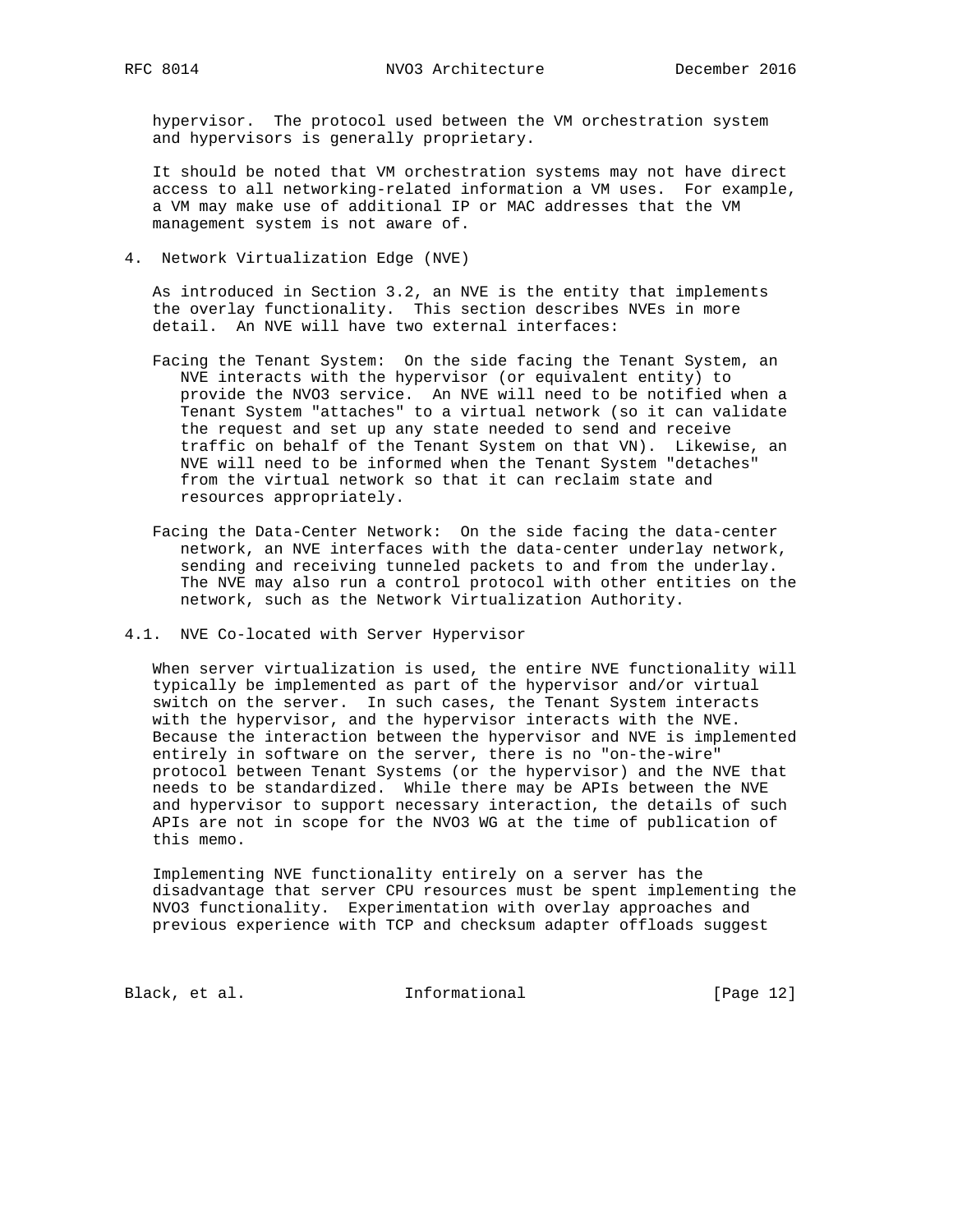that offloading certain NVE operations (e.g., encapsulation and decapsulation operations) onto the physical network adapter can produce performance advantages. As has been done with checksum and/ or TCP server offload and other optimization approaches, there may be benefits to offloading common operations onto adapters where possible. Just as important, the addition of an overlay header can disable existing adapter offload capabilities that are generally not prepared to handle the addition of a new header or other operations associated with an NVE.

 While the exact details of how to split the implementation of specific NVE functionality between a server and its network adapters are an implementation matter and outside the scope of IETF standardization, the NVO3 architecture should be cognizant of and support such separation. Ideally, it may even be possible to bypass the hypervisor completely on critical data-path operations so that packets between a Tenant System and its VN can be sent and received without having the hypervisor involved in each individual packet operation.

# 4.2. Split-NVE

 Another possible scenario leads to the need for a split-NVE implementation. An NVE running on a server (e.g., within a hypervisor) could support NVO3 service towards the tenant but not perform all NVE functions (e.g., encapsulation) directly on the server; some of the actual NVO3 functionality could be implemented on (i.e., offloaded to) an adjacent switch to which the server is attached. While one could imagine a number of link types between a server and the NVE, one simple deployment scenario would involve a server and NVE separated by a simple L2 Ethernet link. A more complicated scenario would have the server and NVE separated by a bridged access network, such as when the NVE resides on a Top of Rack (ToR) switch, with an embedded switch residing between servers and the ToR switch.

 For the split-NVE case, protocols will be needed that allow the hypervisor and NVE to negotiate and set up the necessary state so that traffic sent across the access link between a server and the NVE can be associated with the correct virtual network instance. Specifically, on the access link, traffic belonging to a specific Tenant System would be tagged with a specific VLAN C-TAG that identifies which specific NVO3 virtual network instance it connects to. The hypervisor-NVE protocol would negotiate which VLAN C-TAG to use for a particular virtual network instance. More details of the protocol requirements for functionality between hypervisors and NVEs can be found in [NVE-NVA].

Black, et al. 1nformational [Page 13]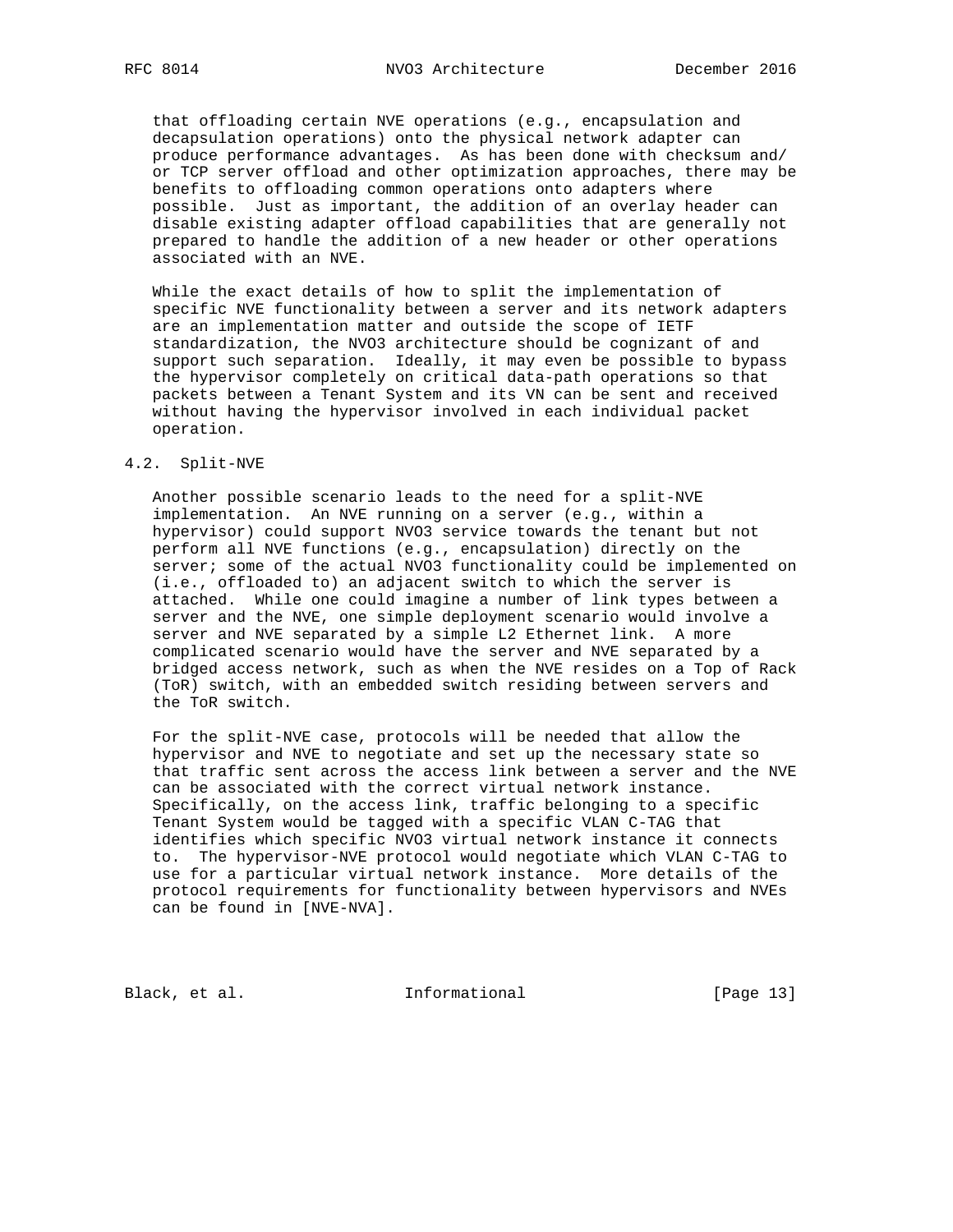# 4.2.1. Tenant VLAN Handling in Split-NVE Case

 Preserving tenant VLAN tags across an NVO3 VN, as described in Section 3.1.1, poses additional complications in the split-NVE case. The portion of the NVE that performs the encapsulation function needs access to the specific VLAN tags that the Tenant System is using in order to include them in the encapsulated packet. When an NVE is implemented entirely within the hypervisor, the NVE has access to the complete original packet (including any VLAN tags) sent by the tenant. In the split-NVE case, however, the VLAN tag used between the hypervisor and offloaded portions of the NVE normally only identifies the specific VN that traffic belongs to. In order to allow a tenant to preserve VLAN information from end to end between Tenant Systems in the split-NVE case, additional mechanisms would be needed (e.g., carry an additional VLAN tag by carrying both a C-TAG and a Service VLAN Tag (S-TAG) as specified in [IEEE.802.1Q] where the C-TAG identifies the tenant VLAN end to end and the S-TAG identifies the VN locally between each Tenant System and the corresponding NVE).

# 4.3. NVE State

 NVEs maintain internal data structures and state to support the sending and receiving of tenant traffic. An NVE may need some or all of the following information:

- 1. An NVE keeps track of which attached Tenant Systems are connected to which virtual networks. When a Tenant System attaches to a virtual network, the NVE will need to create or update the local state for that virtual network. When the last Tenant System detaches from a given VN, the NVE can reclaim state associated with that VN.
- 2. For tenant unicast traffic, an NVE maintains a per-VN table of mappings from Tenant System (inner) addresses to remote NVE (outer) addresses.
- 3. For tenant multicast (or broadcast) traffic, an NVE maintains a per-VN table of mappings and other information on how to deliver tenant multicast (or broadcast) traffic. If the underlying network supports IP multicast, the NVE could use IP multicast to deliver tenant traffic. In such a case, the NVE would need to know what IP underlay multicast address to use for a given VN. Alternatively, if the underlying network does not support multicast, a source NVE could use unicast replication to deliver traffic. In such a case, an NVE would need to know which remote NVEs are participating in the VN. An NVE could use both approaches, switching from one mode to the other depending on

Black, et al. 1nformational [Page 14]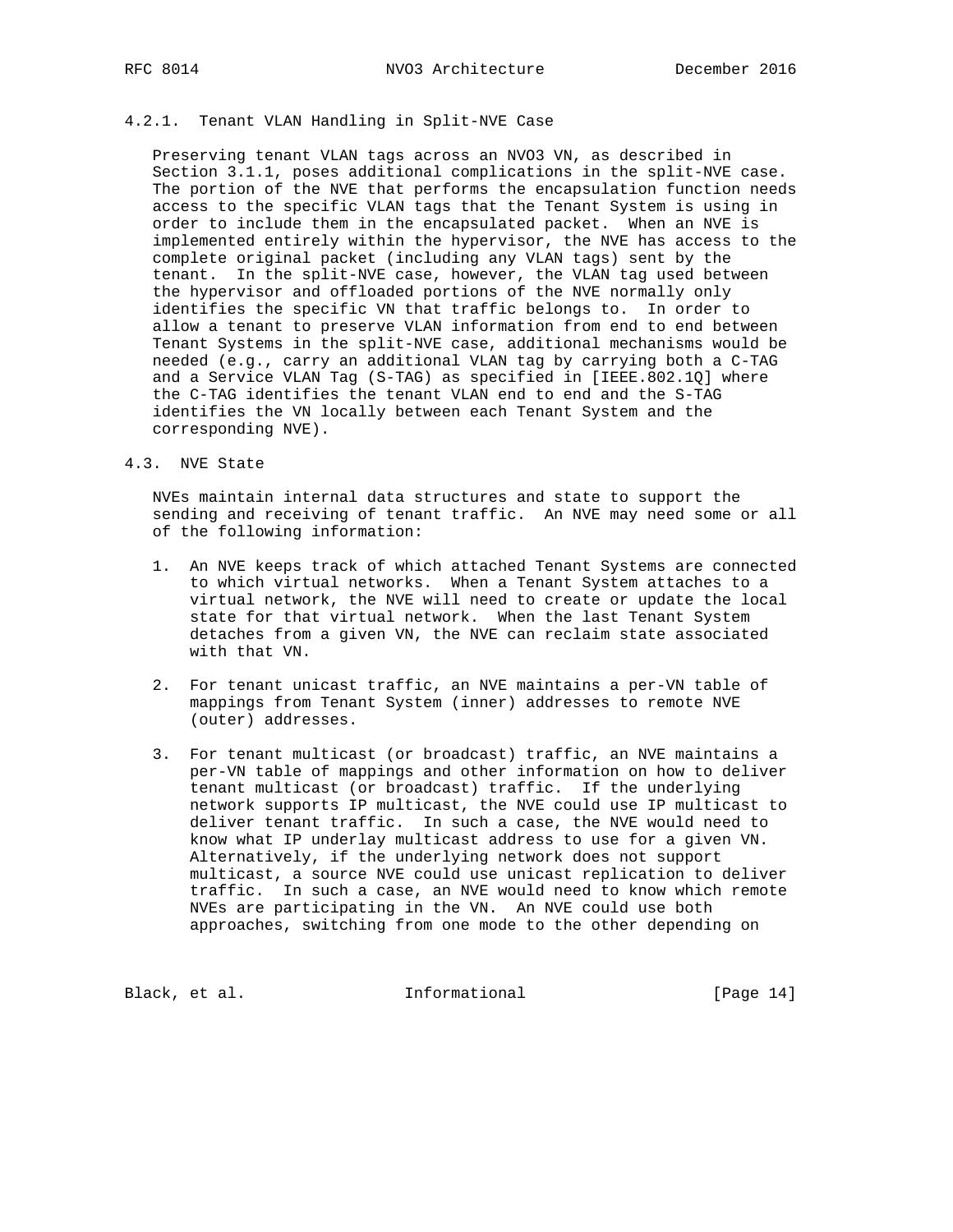factors such as bandwidth efficiency and group membership sparseness. [FRAMEWORK-MCAST] discusses the subject of multicast handling in NVO3 in further detail.

- 4. An NVE maintains necessary information to encapsulate outgoing traffic, including what type of encapsulation and what value to use for a Context ID to identify the VN within the encapsulation header.
- 5. In order to deliver incoming encapsulated packets to the correct Tenant Systems, an NVE maintains the necessary information to map incoming traffic to the appropriate VAP (i.e., TSI).
- 6. An NVE may find it convenient to maintain additional per-VN information such as QoS settings, Path MTU information, Access Control Lists (ACLs), etc.

## 4.4. Multihoming of NVEs

 NVEs may be multihomed. That is, an NVE may have more than one IP address associated with it on the underlay network. Multihoming happens in two different scenarios. First, an NVE may have multiple interfaces connecting it to the underlay. Each of those interfaces will typically have a different IP address, resulting in a specific Tenant Address (on a specific VN) being reachable through the same NVE but through more than one underlay IP address. Second, a specific Tenant System may be reachable through more than one NVE, each having one or more underlay addresses. In both cases, NVE address-mapping functionality needs to support one-to-many mappings and enable a sending NVE to (at a minimum) be able to fail over from one IP address to another, e.g., should a specific NVE underlay address become unreachable.

 Finally, multihomed NVEs introduce complexities when source unicast replication is used to implement tenant multicast as described in Section 4.3. Specifically, an NVE should only receive one copy of a replicated packet.

 Multihoming is needed to support important use cases. First, a bare metal server may have multiple uplink connections to either the same or different NVEs. Having only a single physical path to an upstream NVE, or indeed, having all traffic flow through a single NVE would be considered unacceptable in highly resilient deployment scenarios that seek to avoid single points of failure. Moreover, in today's networks, the availability of multiple paths would require that they be usable in an active-active fashion (e.g., for load balancing).

Black, et al. 1nformational [Page 15]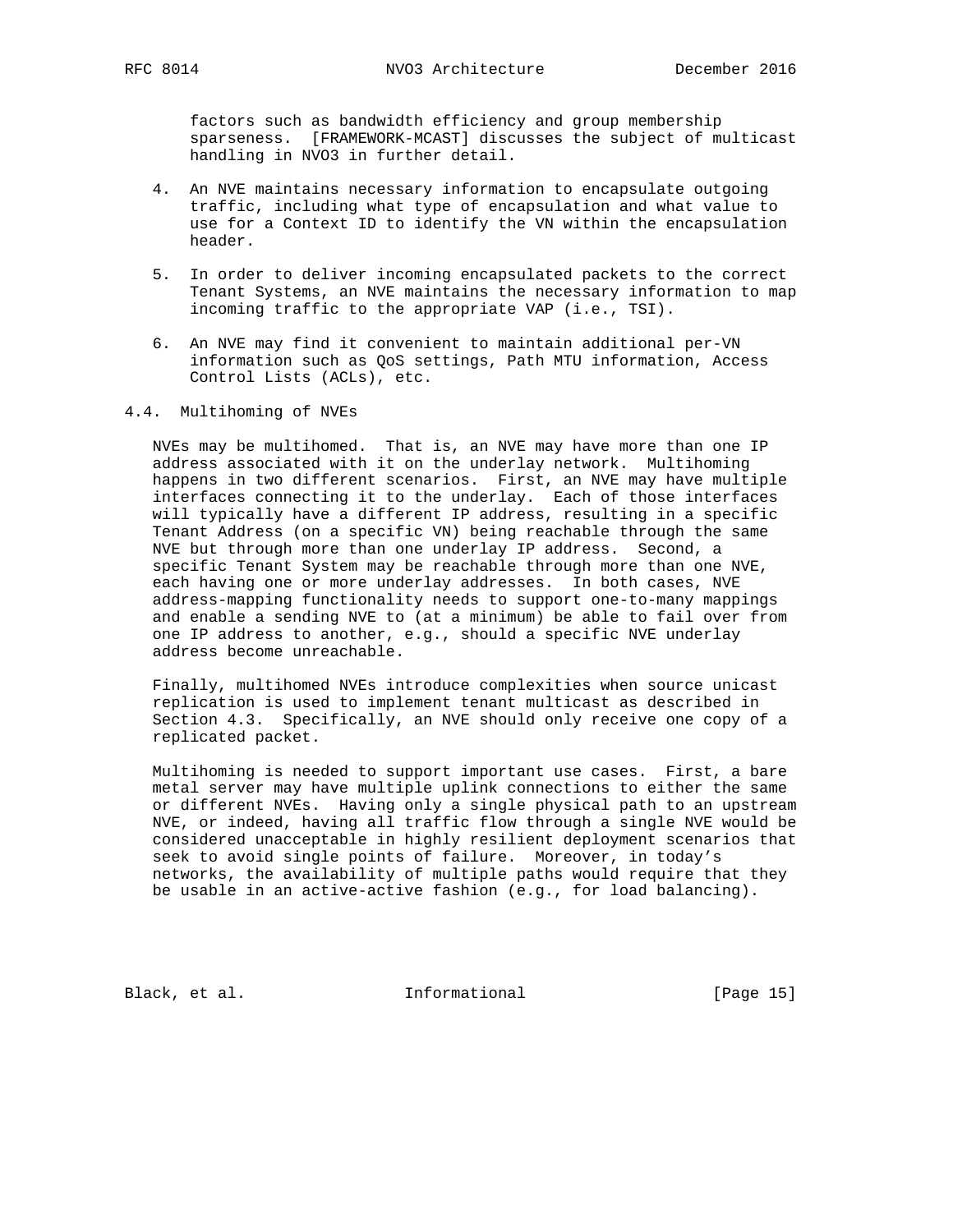# 4.5. Virtual Access Point (VAP)

 The VAP is the NVE side of the interface between the NVE and the TS. Traffic to and from the tenant flows through the VAP. If an NVE runs into difficulties sending traffic received on the VAP, it may need to signal such errors back to the VAP. Because the VAP is an emulation of a physical port, its ability to signal NVE errors is limited and lacks sufficient granularity to reflect all possible errors an NVE may encounter (e.g., inability to reach a particular destination). Some errors, such as an NVE losing all of its connections to the underlay, could be reflected back to the VAP by effectively disabling it. This state change would reflect itself on the TS as an interface going down, allowing the TS to implement interface error handling (e.g., failover) in the same manner as when a physical interface becomes disabled.

5. Tenant System Types

 This section describes a number of special Tenant System types and how they fit into an NVO3 system.

5.1. Overlay-Aware Network Service Appliances

 Some Network Service Appliances [NVE-NVA] (virtual or physical) provide tenant-aware services. That is, the specific service they provide depends on the identity of the tenant making use of the service. For example, firewalls are now becoming available that support multitenancy where a single firewall provides virtual firewall service on a per-tenant basis, using per-tenant configuration rules and maintaining per-tenant state. Such appliances will be aware of the VN an activity corresponds to while processing requests. Unlike server virtualization, which shields VMs from needing to know about multitenancy, a Network Service Appliance may explicitly support multitenancy. In such cases, the Network Service Appliance itself will be aware of network virtualization and either embed an NVE directly or implement a split-NVE as described in Section 4.2. Unlike server virtualization, however, the Network Service Appliance may not be running a hypervisor, and the VM orchestration system may not interact with the Network Service Appliance. The NVE on such appliances will need to support a control plane to obtain the necessary information needed to fully participate in an NV Domain.

Black, et al. 1nformational [Page 16]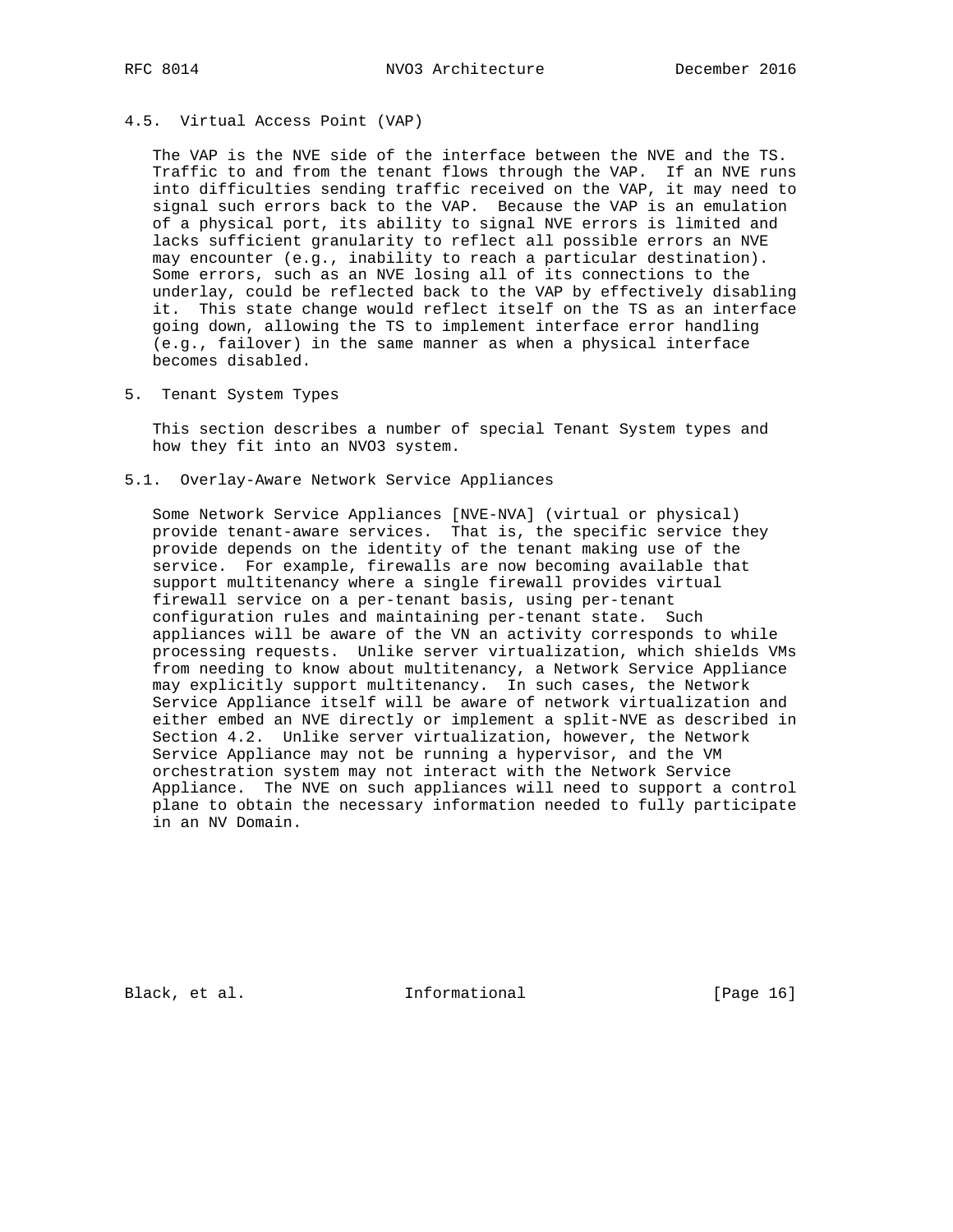# 5.2. Bare Metal Servers

 Many data centers will continue to have at least some servers operating as non-virtualized (or "bare metal") machines running a traditional operating system and workload. In such systems, there will be no NVE functionality on the server, and the server will have no knowledge of NVO3 (including whether overlays are even in use). In such environments, the NVE functionality can reside on the first hop physical switch. In such a case, the network administrator would (manually) configure the switch to enable the appropriate NVO3 functionality on the switch port connecting the server and associate that port with a specific virtual network. Such configuration would typically be static, since the server is not virtualized and, once configured, is unlikely to change frequently. Consequently, this scenario does not require any protocol or standards work.

### 5.3. Gateways

 Gateways on VNs relay traffic onto and off of a virtual network. Tenant Systems use gateways to reach destinations outside of the local VN. Gateways receive encapsulated traffic from one VN, remove the encapsulation header, and send the native packet out onto the data-center network for delivery. Outside traffic enters a VN in a reverse manner.

 Gateways can be either virtual (i.e., implemented as a VM) or physical (i.e., a standalone physical device). For performance reasons, standalone hardware gateways may be desirable in some cases. Such gateways could consist of a simple switch forwarding traffic from a VN onto the local data-center network or could embed router functionality. On such gateways, network interfaces connecting to virtual networks will (at least conceptually) embed NVE (or split- NVE) functionality within them. As in the case with Network Service Appliances, gateways may not support a hypervisor and will need an appropriate control-plane protocol to obtain the information needed to provide NVO3 service.

 Gateways handle several different use cases. For example, one use case consists of systems supporting overlays together with systems that do not (e.g., bare metal servers). Gateways could be used to connect legacy systems supporting, e.g., L2 VLANs, to specific virtual networks, effectively making them part of the same virtual network. Gateways could also forward traffic between a virtual network and other hosts on the data-center network or relay traffic between different VNs. Finally, gateways can provide external connectivity such as Internet or VPN access.

Black, et al. 1nformational [Page 17]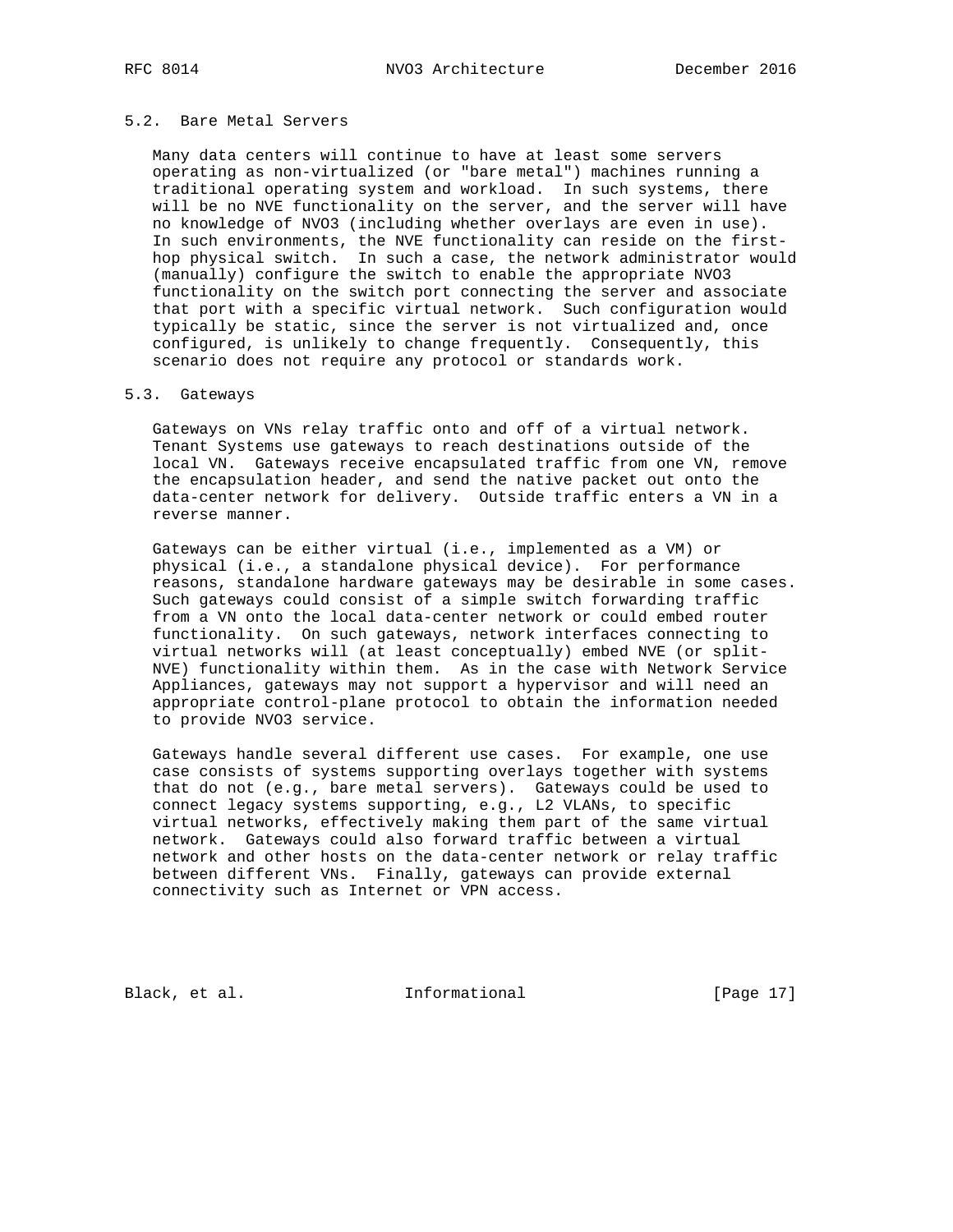5.3.1. Gateway Taxonomy

 As can be seen from the discussion above, there are several types of gateways that can exist in an NVO3 environment. This section breaks them down into the various types that could be supported. Note that each of the types below could be either implemented in a centralized manner or distributed to coexist with the NVEs.

5.3.1.1. L2 Gateways (Bridging)

 L2 Gateways act as Layer 2 bridges to forward Ethernet frames based on the MAC addresses present in them.

- L2 VN to Legacy L2: This type of gateway bridges traffic between L2 VNs and other legacy L2 networks such as VLANs or L2 VPNs.
- L2 VN to L2 VN: The main motivation for this type of gateway is to create separate groups of Tenant Systems using L2 VNs such that the gateway can enforce network policies between each L2 VN.

5.3.1.2. L3 Gateways (Only IP Packets)

 L3 Gateways forward IP packets based on the IP addresses present in the packets.

- L3 VN to Legacy L2: This type of gateway forwards packets between L3 VNs and legacy L2 networks such as VLANs or L2 VPNs. The original sender's destination MAC address in any frames that the gateway forwards from a legacy L2 network would be the MAC address of the gateway.
- L3 VN to Legacy L3: This type of gateway forwards packets between L3 VNs and legacy L3 networks. These legacy L3 networks could be local to the data center, be in the WAN, or be an L3 VPN.
- L3 VN to L2 VN: This type of gateway forwards packets between L3 VNs and L2 VNs. The original sender's destination MAC address in any frames that the gateway forwards from a L2 VN would be the MAC address of the gateway.
- L2 VN to L2 VN: This type of gateway acts similar to a traditional router that forwards between L2 interfaces. The original sender's destination MAC address in any frames that the gateway forwards from any of the L2 VNs would be the MAC address of the gateway.
- L3 VN to L3 VN: The main motivation for this type of gateway is to create separate groups of Tenant Systems using L3 VNs such that the gateway can enforce network policies between each L3 VN.

Black, et al. 1nformational [Page 18]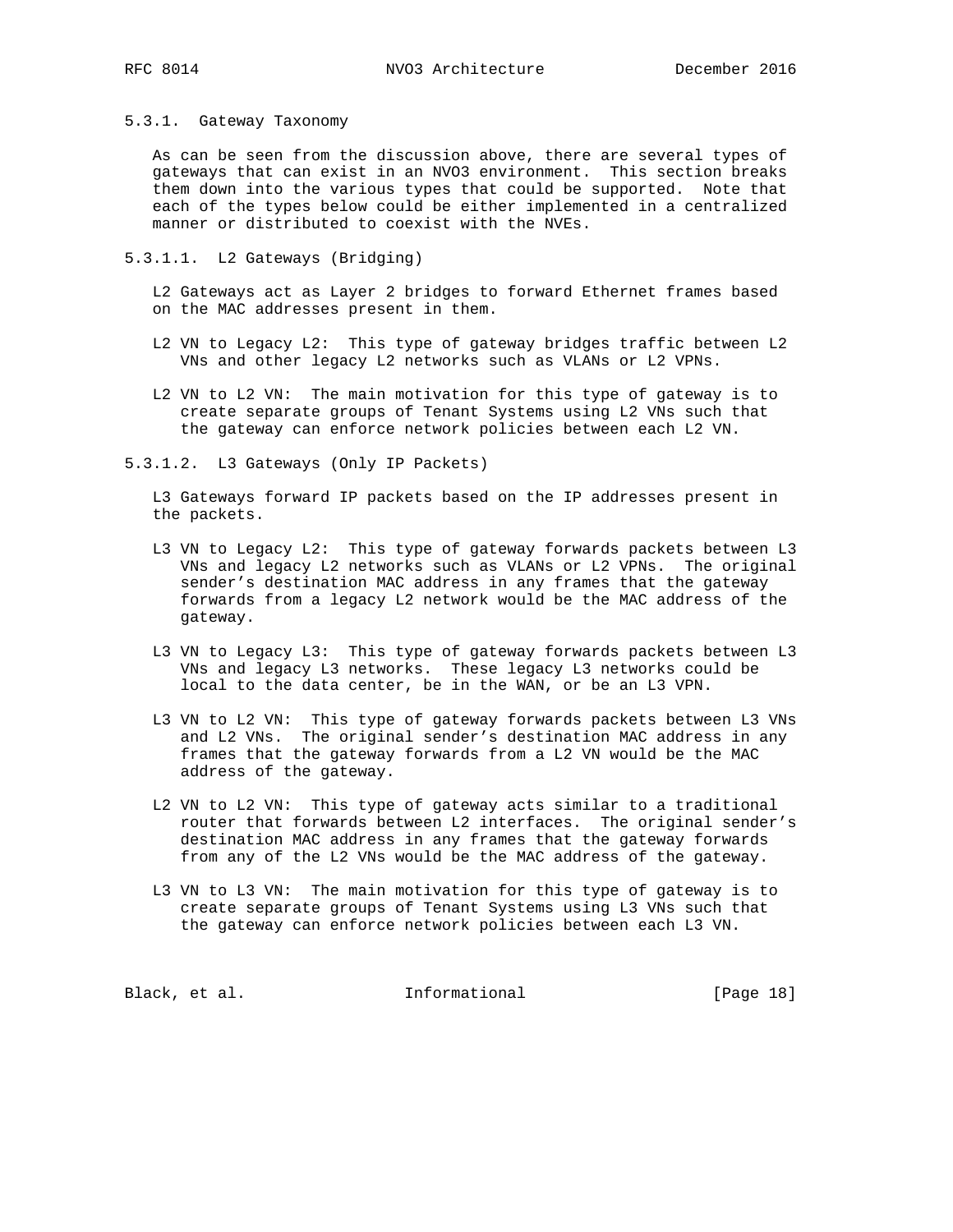## 5.4. Distributed Inter-VN Gateways

 The relaying of traffic from one VN to another deserves special consideration. Whether traffic is permitted to flow from one VN to another is a matter of policy and would not (by default) be allowed unless explicitly enabled. In addition, NVAs are the logical place to maintain policy information about allowed inter-VN communication. Policy enforcement for inter-VN communication can be handled in (at least) two different ways. Explicit gateways could be the central point for such enforcement, with all inter-VN traffic forwarded to such gateways for processing. Alternatively, the NVA can provide such information directly to NVEs by either providing a mapping for a target Tenant System (TS) on another VN or indicating that such communication is disallowed by policy.

 When inter-VN gateways are centralized, traffic between TSs on different VNs can take suboptimal paths, i.e., triangular routing results in paths that always traverse the gateway. In the worst case, traffic between two TSs connected to the same NVE can be hair pinned through an external gateway. As an optimization, individual NVEs can be part of a distributed gateway that performs such relaying, reducing or completely eliminating triangular routing. In a distributed gateway, each ingress NVE can perform such relaying activity directly so long as it has access to the policy information needed to determine whether cross-VN communication is allowed. Having individual NVEs be part of a distributed gateway allows them to tunnel traffic directly to the destination NVE without the need to take suboptimal paths.

 The NVO3 architecture supports distributed gateways for the case of inter-VN communication. Such support requires that NVO3 control protocols include mechanisms for the maintenance and distribution of policy information about what type of cross-VN communication is allowed so that NVEs acting as distributed gateways can tunnel traffic from one VN to another as appropriate.

 Distributed gateways could also be used to distribute other traditional router services to individual NVEs. The NVO3 architecture does not preclude such implementations but does not define or require them as they are outside the scope of the NVO3 architecture.

Black, et al. 1nformational [Page 19]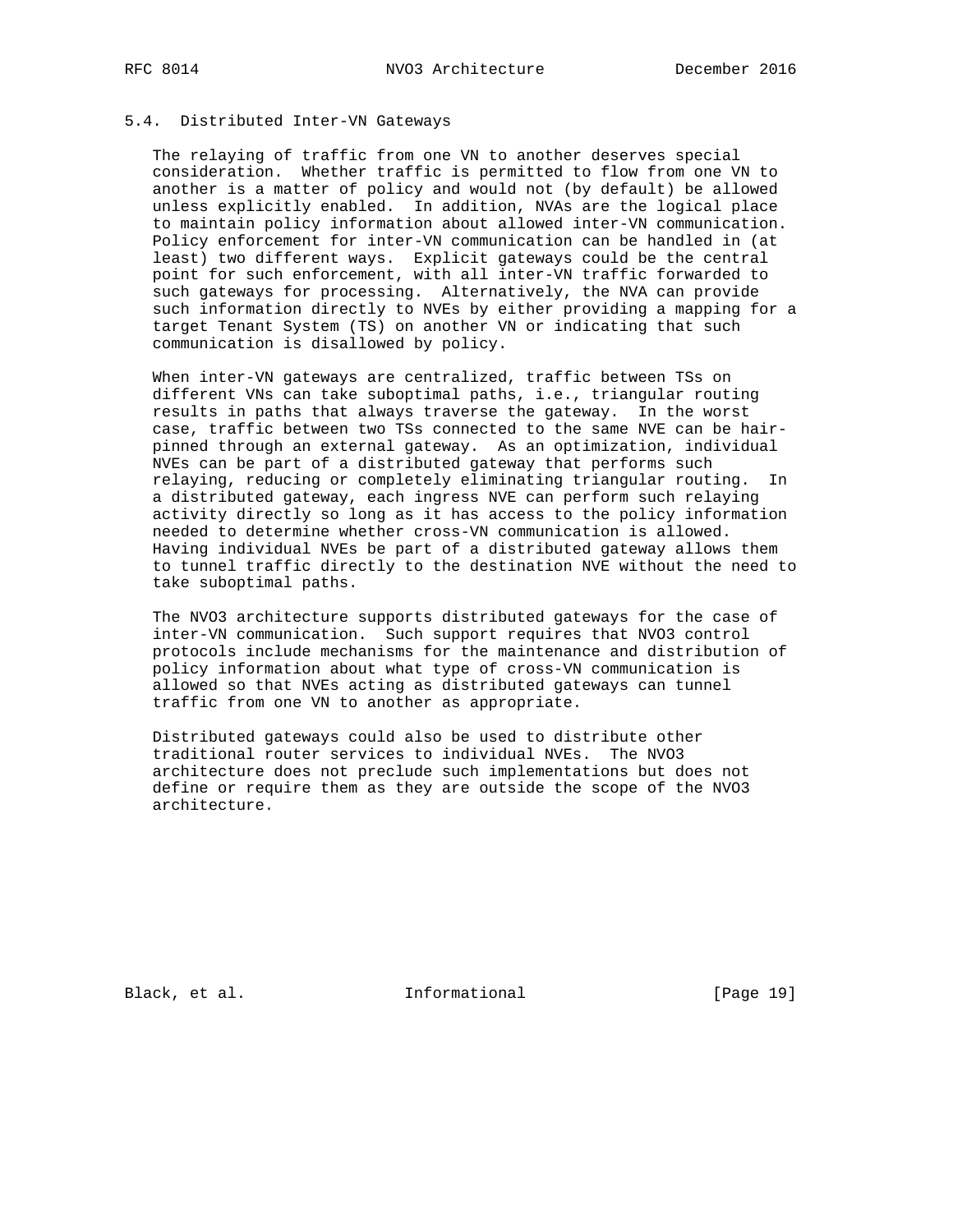# 5.5. ARP and Neighbor Discovery

 Strictly speaking, for an L2 service, special processing of the Address Resolution Protocol (ARP) [RFC826] and IPv6 Neighbor Discovery (ND) [RFC4861] is not required. ARP requests are broadcast, and an NVO3 can deliver ARP requests to all members of a given L2 virtual network just as it does for any packet sent to an L2 broadcast address. Similarly, ND requests are sent via IP multicast, which NVO3 can support by delivering via L2 multicast. However, as a performance optimization, an NVE can intercept ARP (or ND) requests from its attached TSs and respond to them directly using information in its mapping tables. Since an NVE will have mechanisms for determining the NVE address associated with a given TS, the NVE can leverage the same mechanisms to suppress sending ARP and ND requests for a given TS to other members of the VN. The NVO3 architecture supports such a capability.

# 6. NVE-NVE Interaction

 Individual NVEs will interact with each other for the purposes of tunneling and delivering traffic to remote TSs. At a minimum, a control protocol may be needed for tunnel setup and maintenance. For example, tunneled traffic may need to be encrypted or integrity protected, in which case it will be necessary to set up appropriate security associations between NVE peers. It may also be desirable to perform tunnel maintenance (e.g., continuity checks) on a tunnel in order to detect when a remote NVE becomes unreachable. Such generic tunnel setup and maintenance functions are not generally NVO3-specific. Hence, the NVO3 architecture expects to leverage existing tunnel maintenance protocols rather than defining new ones.

 Some NVE-NVE interactions may be specific to NVO3 (in particular, be related to information kept in mapping tables) and agnostic to the specific tunnel type being used. For example, when tunneling traffic for TS-X to a remote NVE, it is possible that TS-X is not presently associated with the remote NVE. Normally, this should not happen, but there could be race conditions where the information an NVE has learned from the NVA is out of date relative to actual conditions. In such cases, the remote NVE could return an error or warning indication, allowing the sending NVE to attempt a recovery or otherwise attempt to mitigate the situation.

 The NVE-NVE interaction could signal a range of indications, for example:

 o "No such TS here", upon a receipt of a tunneled packet for an unknown TS

Black, et al. 1nformational [Page 20]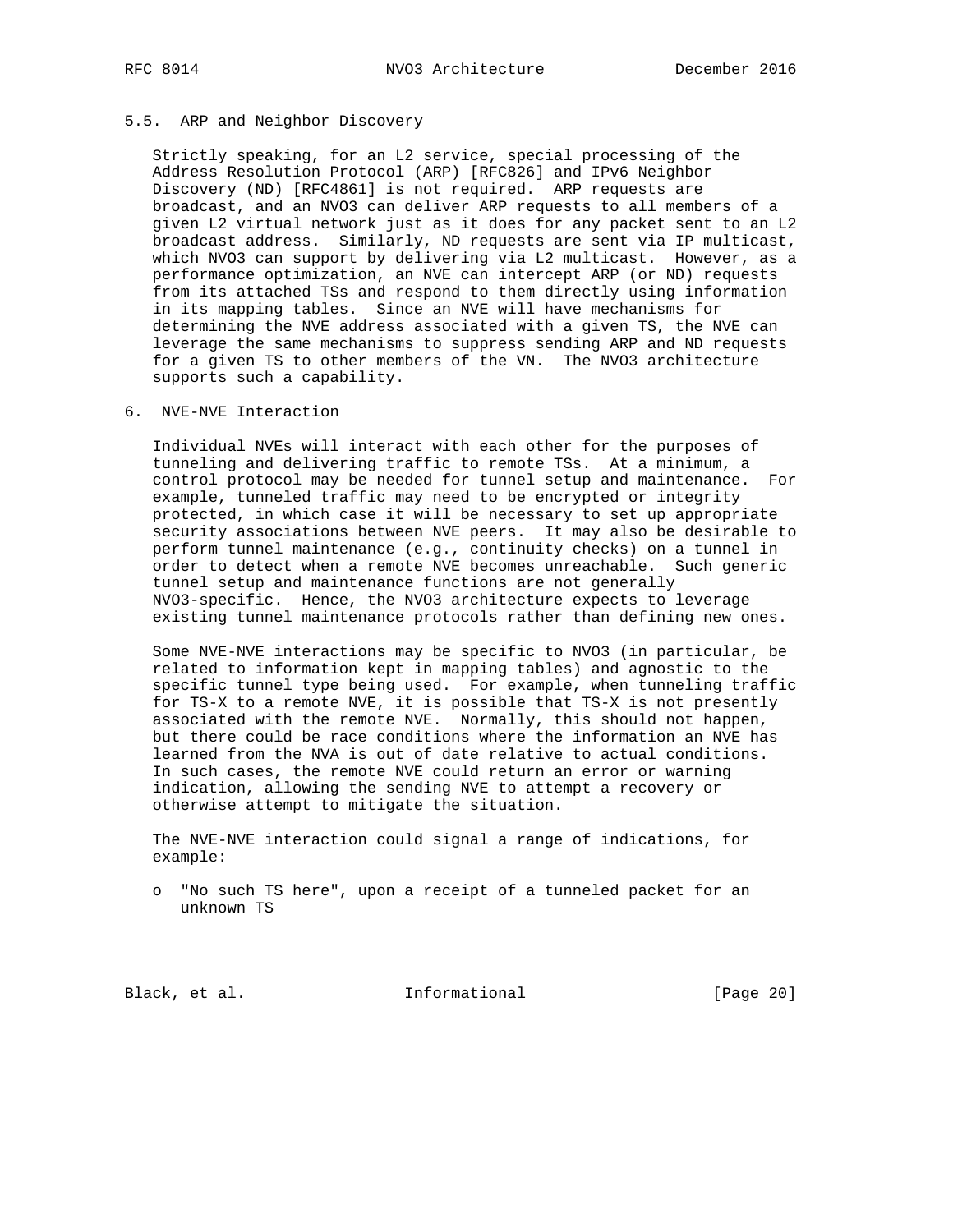o "TS-X not here, try the following NVE instead" (i.e., a redirect)

o "Delivered to correct NVE but could not deliver packet to TS-X"

 When an NVE receives information from a remote NVE that conflicts with the information it has in its own mapping tables, it should consult with the NVA to resolve those conflicts. In particular, it should confirm that the information it has is up to date, and it might indicate the error to the NVA so as to nudge the NVA into following up (as appropriate). While it might make sense for an NVE to update its mapping table temporarily in response to an error from a remote NVE, any changes must be handled carefully as doing so can raise security considerations if the received information cannot be authenticated. That said, a sending NVE might still take steps to mitigate a problem, such as applying rate limiting to data traffic towards a particular NVE or TS.

7. Network Virtualization Authority (NVA)

 Before sending traffic to and receiving traffic from a virtual network, an NVE must obtain the information needed to build its internal forwarding tables and state as listed in Section 4.3. An NVE can obtain such information from a Network Virtualization Authority (NVA).

 The NVA is the entity that is expected to provide address mapping and other information to NVEs. NVEs can interact with an NVA to obtain any required information they need in order to properly forward traffic on behalf of tenants. The term "NVA" refers to the overall system, without regard to its scope or how it is implemented.

7.1. How an NVA Obtains Information

 There are two primary ways in which an NVA can obtain the address dissemination information it manages: from the VM orchestration system and/or directly from the NVEs themselves.

 On virtualized systems, the NVA may be able to obtain the address mapping information associated with VMs from the VM orchestration system itself. If the VM orchestration system contains a master database for all the virtualization information, having the NVA obtain information directly from the orchestration system would be a natural approach. Indeed, the NVA could effectively be co-located with the VM orchestration system itself. In such systems, the VM orchestration system communicates with the NVE indirectly through the hypervisor.

Black, et al. 1nformational [Page 21]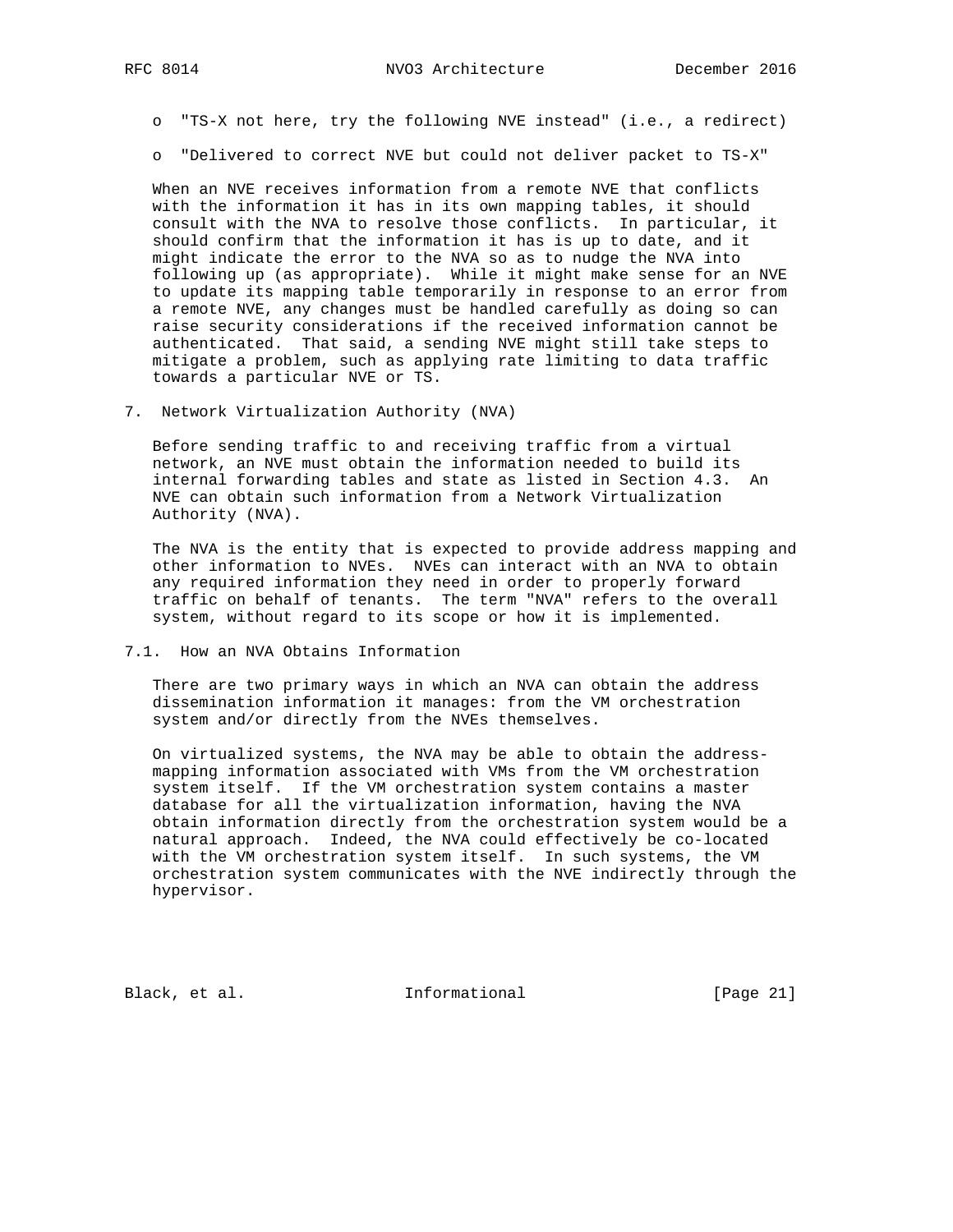However, as described in Section 4, not all NVEs are associated with hypervisors. In such cases, NVAs cannot leverage VM orchestration protocols to interact with an NVE and will instead need to peer directly with them. By peering directly with an NVE, NVAs can obtain information about the TSs connected to that NVE and can distribute information to the NVE about the VNs those TSs are associated with. For example, whenever a Tenant System attaches to an NVE, that NVE would notify the NVA that the TS is now associated with that NVE. Likewise, when a TS detaches from an NVE, that NVE would inform the NVA. By communicating directly with NVEs, both the NVA and the NVE are able to maintain up-to-date information about all active tenants and the NVEs to which they are attached.

## 7.2. Internal NVA Architecture

 For reliability and fault tolerance reasons, an NVA would be implemented in a distributed or replicated manner without single points of failure. How the NVA is implemented, however, is not important to an NVE so long as the NVA provides a consistent and well-defined interface to the NVE. For example, an NVA could be implemented via database techniques whereby a server stores address mapping information in a traditional (possibly replicated) database. Alternatively, an NVA could be implemented in a distributed fashion using an existing (or modified) routing protocol to maintain and distribute mappings. So long as there is a clear interface between the NVE and NVA, how an NVA is architected and implemented is not important to an NVE.

 A number of architectural approaches could be used to implement NVAs themselves. NVAs manage address bindings and distribute them to where they need to go. One approach would be to use the Border Gateway Protocol (BGP) [RFC4364] (possibly with extensions) and route reflectors. Another approach could use a transaction-based database model with replicated servers. Because the implementation details are local to an NVA, there is no need to pick exactly one solution technology, so long as the external interfaces to the NVEs (and remote NVAs) are sufficiently well defined to achieve interoperability.

## 7.3. NVA External Interface

 Conceptually, from the perspective of an NVE, an NVA is a single entity. An NVE interacts with the NVA, and it is the NVA's responsibility to ensure that interactions between the NVE and NVA result in consistent behavior across the NVA and all other NVEs using the same NVA. Because an NVA is built from multiple internal components, an NVA will have to ensure that information flows to all internal NVA components appropriately.

Black, et al. 1nformational [Page 22]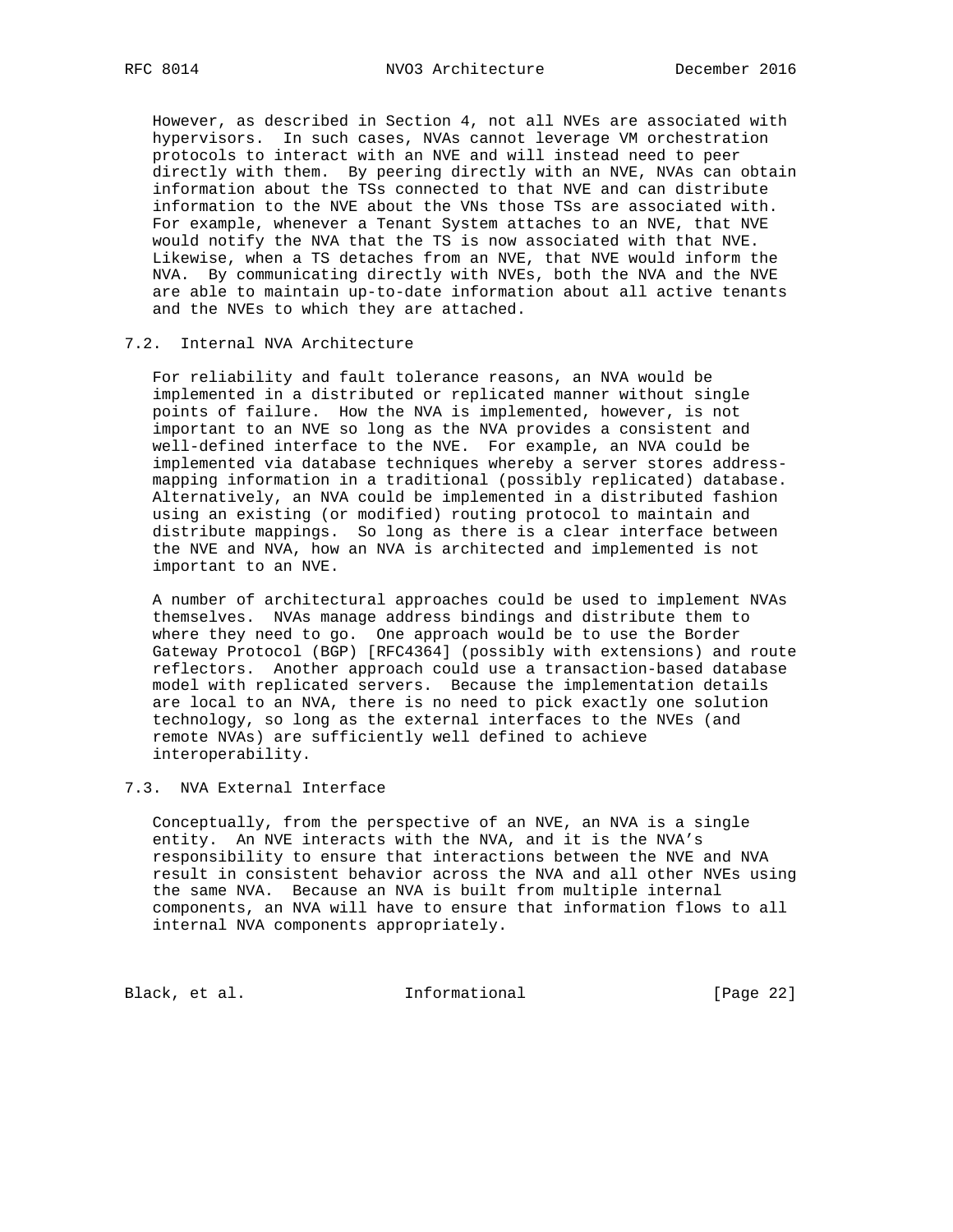One architectural question is how the NVA presents itself to the NVE. For example, an NVA could be required to provide access via a single IP address. If NVEs only have one IP address to interact with, it would be the responsibility of the NVA to handle NVA component failures, e.g., by using a "floating IP address" that migrates among NVA components to ensure that the NVA can always be reached via the one address. Having all NVA accesses through a single IP address, however, adds constraints to implementing robust failover, load balancing, etc.

 In the NVO3 architecture, an NVA is accessed through one or more IP addresses (or an IP address/port combination). If multiple IP addresses are used, each IP address provides equivalent functionality, meaning that an NVE can use any of the provided addresses to interact with the NVA. Should one address stop working, an NVE is expected to failover to another. While the different addresses result in equivalent functionality, one address may respond more quickly than another, e.g., due to network conditions, load on the server, etc.

 To provide some control over load balancing, NVA addresses may have an associated priority. Addresses are used in order of priority, with no explicit preference among NVA addresses having the same priority. To provide basic load balancing among NVAs of equal priorities, NVEs could use some randomization input to select among equal-priority NVAs. Such a priority scheme facilitates failover and load balancing, for example, by allowing a network operator to specify a set of primary and backup NVAs.

 It may be desirable to have individual NVA addresses responsible for a subset of information about an NV Domain. In such a case, NVEs would use different NVA addresses for obtaining or updating information about particular VNs or TS bindings. Key questions with such an approach are how information would be partitioned and how an NVE could determine which address to use to get the information it needs.

 Another possibility is to treat the information on which NVA addresses to use as cached (soft-state) information at the NVEs, so that any NVA address can be used to obtain any information, but NVEs are informed of preferences for which addresses to use for particular information on VNs or TS bindings. That preference information would be cached for future use to improve behavior, e.g., if all requests for a specific subset of VNs are forwarded to a specific NVA component, the NVE can optimize future requests within that subset by sending them directly to that NVA component via its address.

Black, et al. 1nformational [Page 23]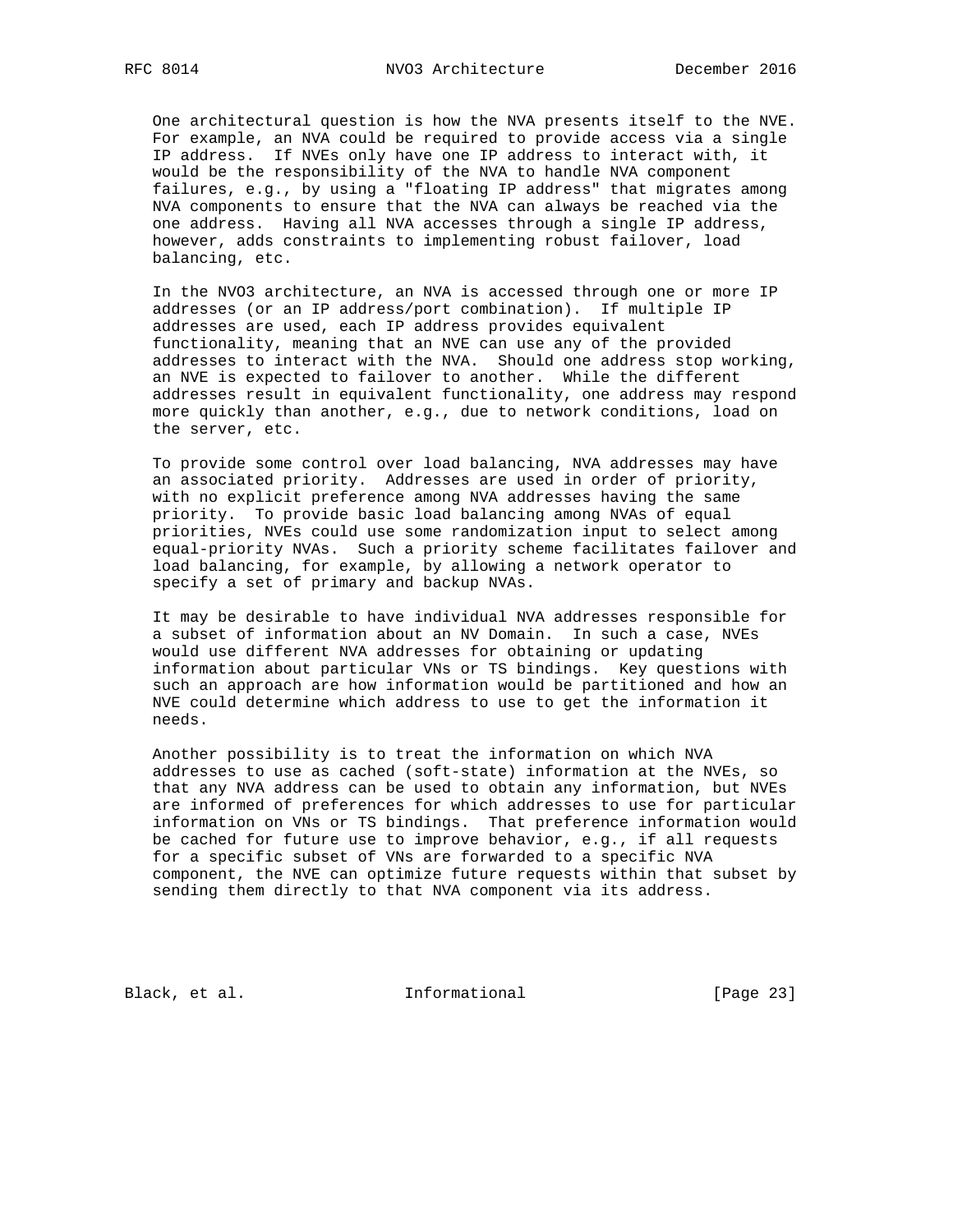# 8. NVE-NVA Protocol

 As outlined in Section 4.3, an NVE needs certain information in order to perform its functions. To obtain such information from an NVA, an NVE-NVA protocol is needed. The NVE-NVA protocol provides two functions. First, it allows an NVE to obtain information about the location and status of other TSs with which it needs to communicate. Second, the NVE-NVA protocol provides a way for NVEs to provide updates to the NVA about the TSs attached to that NVE (e.g., when a TS attaches or detaches from the NVE) or about communication errors encountered when sending traffic to remote NVEs. For example, an NVE could indicate that a destination it is trying to reach at a destination NVE is unreachable for some reason.

 While having a direct NVE-NVA protocol might seem straightforward, the existence of existing VM orchestration systems complicates the choices an NVE has for interacting with the NVA.

#### 8.1. NVE-NVA Interaction Models

An NVE interacts with an NVA in at least two (quite different) ways:

- o NVEs embedded within the same server as the hypervisor can obtain necessary information entirely through the hypervisor-facing side of the NVE. Such an approach is a natural extension to existing VM orchestration systems supporting server virtualization because an existing protocol between the hypervisor and VM orchestration system already exists and can be leveraged to obtain any needed information. Specifically, VM orchestration systems used to create, terminate, and migrate VMs already use well-defined (though typically proprietary) protocols to handle the interactions between the hypervisor and VM orchestration system. For such systems, it is a natural extension to leverage the existing orchestration protocol as a sort of proxy protocol for handling the interactions between an NVE and the NVA. Indeed, existing implementations can already do this.
- o Alternatively, an NVE can obtain needed information by interacting directly with an NVA via a protocol operating over the data-center underlay network. Such an approach is needed to support NVEs that are not associated with systems performing server virtualization (e.g., as in the case of a standalone gateway) or where the NVE needs to communicate directly with the NVA for other reasons.

 The NVO3 architecture will focus on support for the second model above. Existing virtualization environments are already using the first model, but they are not sufficient to cover the case of

Black, et al. 1nformational [Page 24]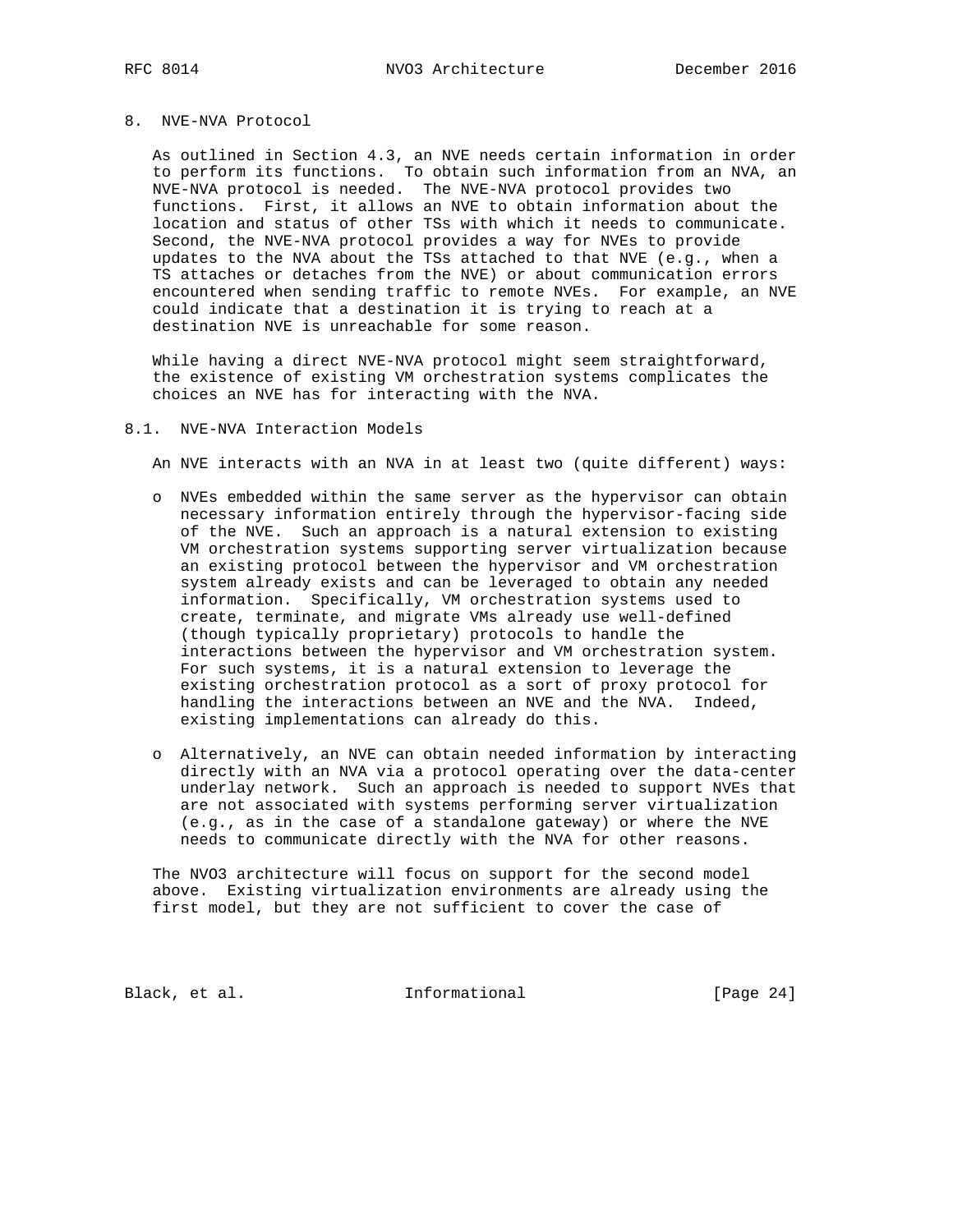standalone gateways -- such gateways may not support virtualization and do not interface with existing VM orchestration systems.

# 8.2. Direct NVE-NVA Protocol

 An NVE can interact directly with an NVA via an NVE-NVA protocol. Such a protocol can be either independent of the NVA internal protocol or an extension of it. Using a purpose-specific protocol would provide architectural separation and independence between the NVE and NVA. The NVE and NVA interact in a well-defined way, and changes in the NVA (or NVE) do not need to impact each other. Using a dedicated protocol also ensures that both NVE and NVA implementations can evolve independently and without dependencies on each other. Such independence is important because the upgrade path for NVEs and NVAs is quite different. Upgrading all the NVEs at a site will likely be more difficult in practice than upgrading NVAs because of their large number -- one on each end device. In practice, it would be prudent to assume that once an NVE has been implemented and deployed, it may be challenging to get subsequent NVE extensions and changes implemented and deployed, whereas an NVA (and its associated internal protocols) is more likely to evolve over time as experience is gained from usage and upgrades will involve fewer nodes.

Requirements for a direct NVE-NVA protocol can be found in [NVE-NVA].

#### 8.3. Propagating Information Between NVEs and NVAs

 Information flows between NVEs and NVAs in both directions. The NVA maintains information about all VNs in the NV Domain so that NVEs do not need to do so themselves. NVEs obtain information from the NVA about where a given remote TS destination resides. NVAs, in turn, obtain information from NVEs about the individual TSs attached to those NVEs.

 While the NVA could push information relevant to every virtual network to every NVE, such an approach scales poorly and is unnecessary. In practice, a given NVE will only need and want to know about VNs to which it is attached. Thus, an NVE should be able to subscribe to updates only for the virtual networks it is interested in receiving updates for. The NVO3 architecture supports a model where an NVE is not required to have full mapping tables for all virtual networks in an NV Domain.

 Before sending unicast traffic to a remote TS (or TSs for broadcast or multicast traffic), an NVE must know where the remote TS(s) currently reside. When a TS attaches to a virtual network, the NVE obtains information about that VN from the NVA. The NVA can provide

Black, et al. 1nformational [Page 25]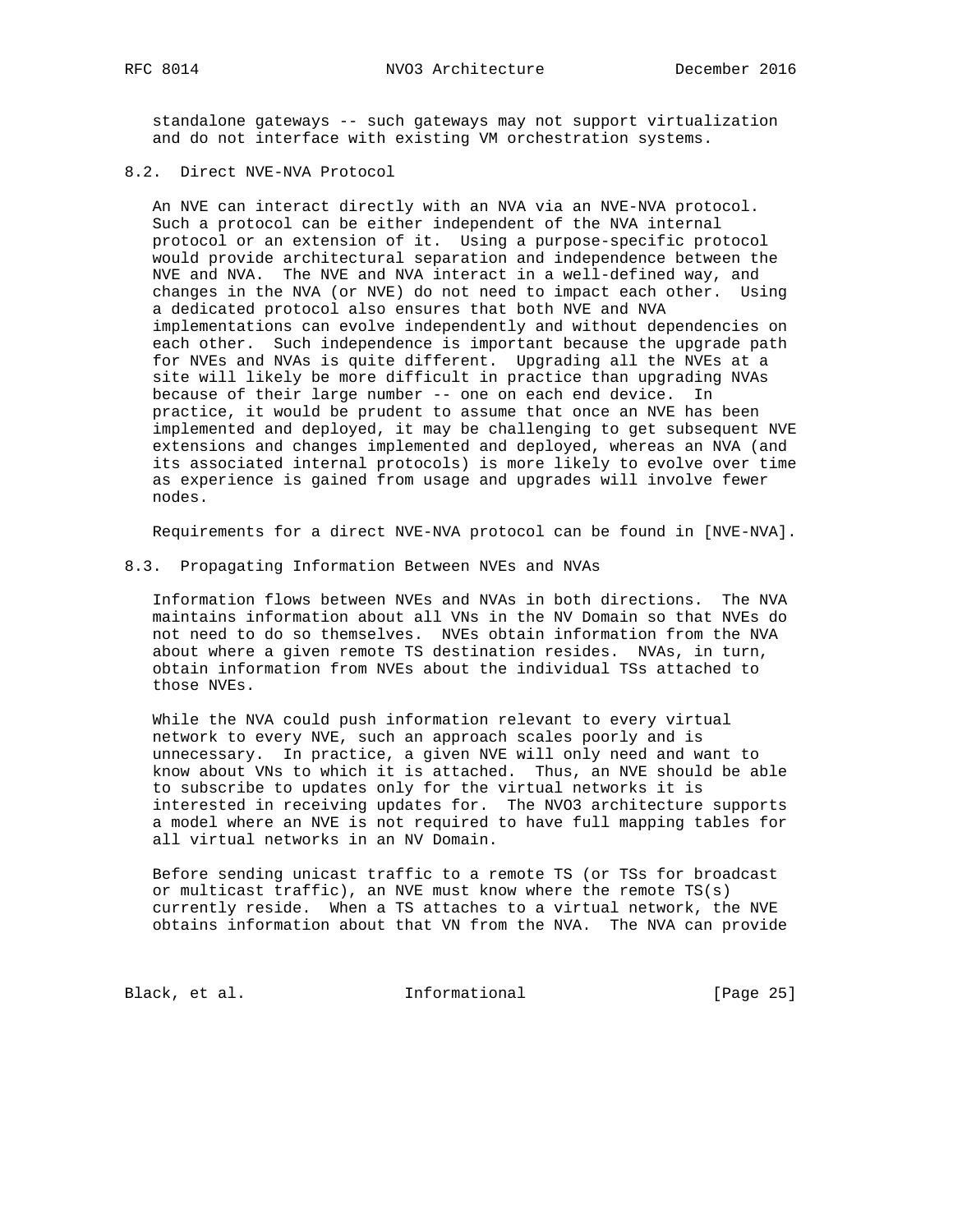that information to the NVE at the time the TS attaches to the VN, either because the NVE requests the information when the attach operation occurs or because the VM orchestration system has initiated the attach operation and provides associated mapping information to the NVE at the same time.

 There are scenarios where an NVE may wish to query the NVA about individual mappings within a VN. For example, when sending traffic to a remote TS on a remote NVE, that TS may become unavailable (e.g., because it has migrated elsewhere or has been shut down, in which case the remote NVE may return an error indication). In such situations, the NVE may need to query the NVA to obtain updated mapping information for a specific TS or to verify that the information is still correct despite the error condition. Note that such a query could also be used by the NVA as an indication that there may be an inconsistency in the network and that it should take steps to verify that the information it has about the current state and location of a specific TS is still correct.

 For very large virtual networks, the amount of state an NVE needs to maintain for a given virtual network could be significant. Moreover, an NVE may only be communicating with a small subset of the TSs on such a virtual network. In such cases, the NVE may find it desirable to maintain state only for those destinations it is actively communicating with. In such scenarios, an NVE may not want to maintain full mapping information about all destinations on a VN. However, if it needs to communicate with a destination for which it does not have mapping information, it will need to be able to query the NVA on demand for the missing information on a per-destination basis.

 The NVO3 architecture will need to support a range of operations between the NVE and NVA. Requirements for those operations can be found in [NVE-NVA].

9. Federated NVAs

 An NVA provides service to the set of NVEs in its NV Domain. Each NVA manages network virtualization information for the virtual networks within its NV Domain. An NV Domain is administered by a single entity.

 In some cases, it will be necessary to expand the scope of a specific VN or even an entire NV Domain beyond a single NVA. For example, an administrator managing multiple data centers may wish to operate all of its data centers as a single NV Region. Such cases are handled by having different NVAs peer with each other to exchange mapping information about specific VNs. NVAs operate in a federated manner

Black, et al. 1nformational [Page 26]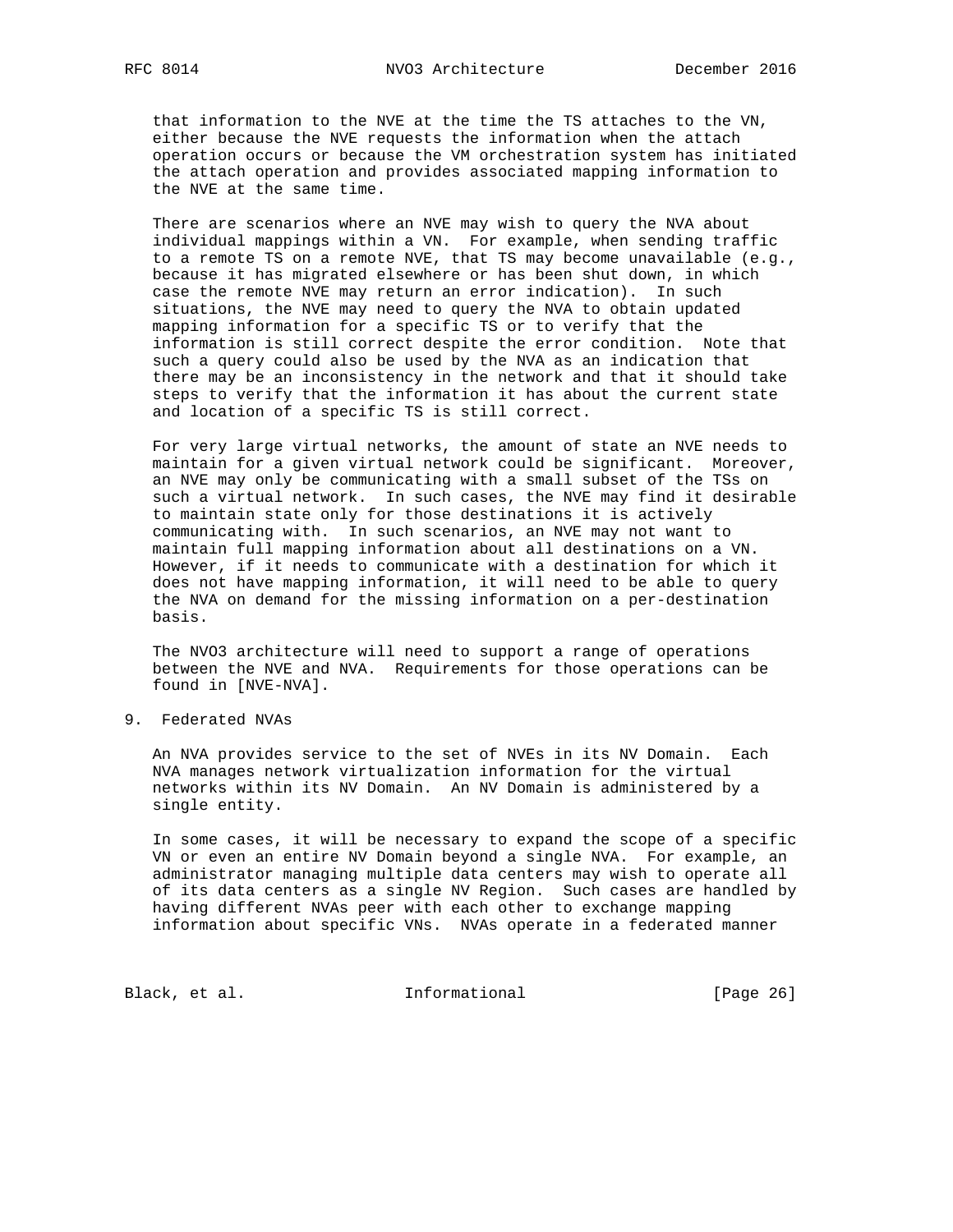with a set of NVAs operating as a loosely coupled federation of individual NVAs. If a virtual network spans multiple NVAs (e.g., located at different data centers), and an NVE needs to deliver tenant traffic to an NVE that is part of a different NV Domain, it still interacts only with its NVA, even when obtaining mappings for NVEs associated with a different NV Domain.

 Figure 3 shows a scenario where two separate NV Domains (A and B) share information about a VN. VM1 and VM2 both connect to the same VN, even though the two VMs are in separate NV Domains. There are two cases to consider. In the first case, NV Domain B does not allow NVE-A to tunnel traffic directly to NVE-B. There could be a number of reasons for this. For example, NV Domains A and B may not share a common address space (i.e., traversal through a NAT device is required), or for policy reasons, a domain might require that all traffic between separate NV Domains be funneled through a particular device (e.g., a firewall). In such cases, NVA-2 will advertise to NVA-1 that VM1 on the VN is available and direct that traffic between the two nodes be forwarded via IP-G (an IP Gateway). IP-G would then decapsulate received traffic from one NV Domain, translate it appropriately for the other domain, and re-encapsulate the packet for delivery.



Figure 3: VM1 and VM2 in Different NV Domains

 NVAs at one site share information and interact with NVAs at other sites, but only in a controlled manner. It is expected that policy and access control will be applied at the boundaries between different sites (and NVAs) so as to minimize dependencies on external NVAs that could negatively impact the operation within a site. It is an architectural principle that operations involving NVAs at one site not be immediately impacted by failures or errors at another site.

Black, et al. 1nformational [Page 27]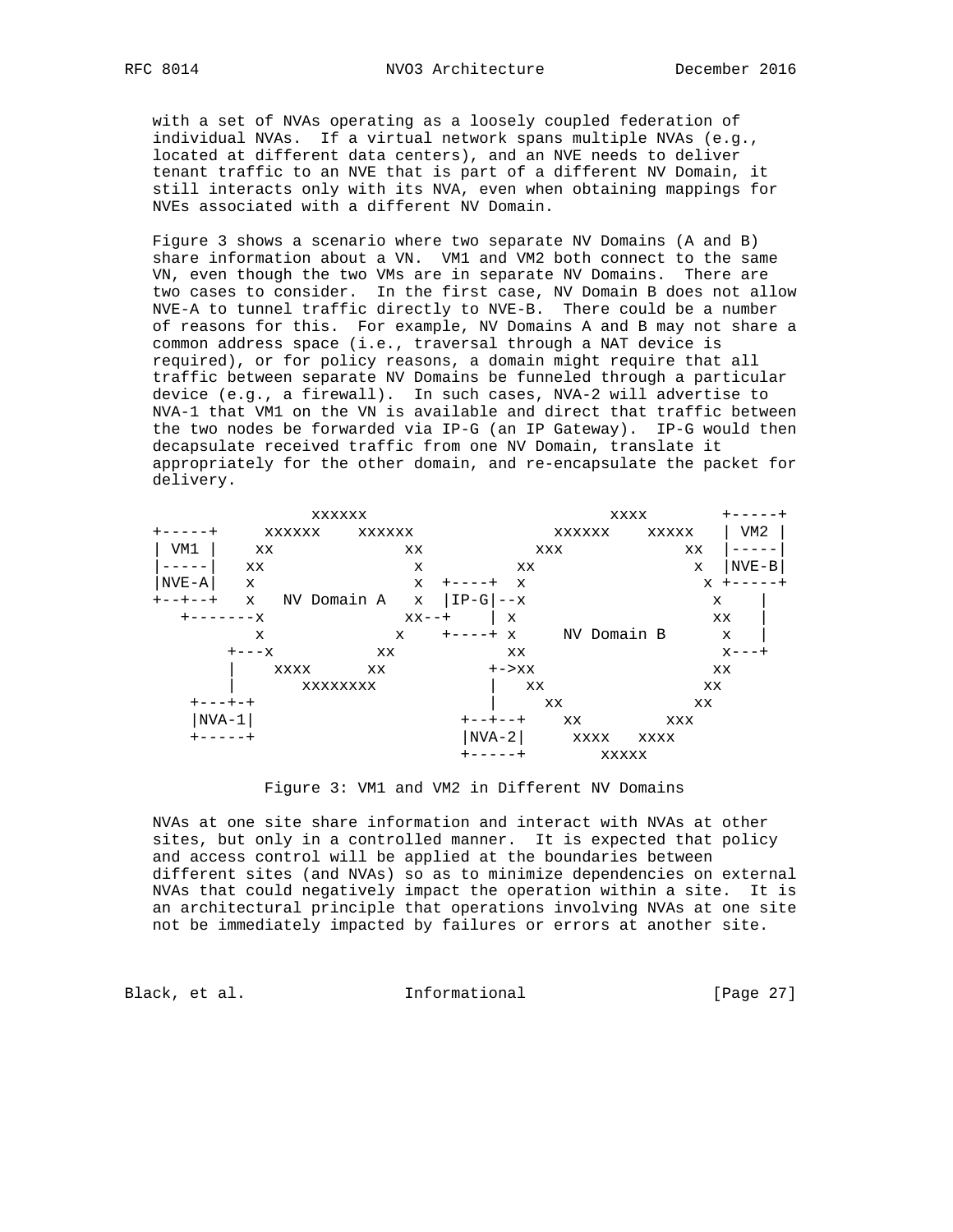(Of course, communication between NVEs in different NV Domains may be impacted by such failures or errors.) It is a strong requirement that an NVA continue to operate properly for local NVEs even if external communication is interrupted (e.g., should communication between a local and remote NVA fail).

 At a high level, a federation of interconnected NVAs has some analogies to BGP and Autonomous Systems. Like an Autonomous System, NVAs at one site are managed by a single administrative entity and do not interact with external NVAs except as allowed by policy. Likewise, the interface between NVAs at different sites is well defined so that the internal details of operations at one site are largely hidden to other sites. Finally, an NVA only peers with other NVAs that it has a trusted relationship with, i.e., where a VN is intended to span multiple NVAs.

Reasons for using a federated model include:

- o Provide isolation among NVAs operating at different sites at different geographic locations.
- o Control the quantity and rate of information updates that flow (and must be processed) between different NVAs in different data centers.
- o Control the set of external NVAs (and external sites) a site peers with. A site will only peer with other sites that are cooperating in providing an overlay service.
- o Allow policy to be applied between sites. A site will want to carefully control what information it exports (and to whom) as well as what information it is willing to import (and from whom).
- o Allow different protocols and architectures to be used for intra- NVA vs. inter-NVA communication. For example, within a single data center, a replicated transaction server using database techniques might be an attractive implementation option for an NVA, and protocols optimized for intra-NVA communication would likely be different from protocols involving inter-NVA communication between different sites.
- o Allow for optimized protocols rather than using a one-size-fits all approach. Within a data center, networks tend to have lower latency, higher speed, and higher redundancy when compared with WAN links interconnecting data centers. The design constraints and trade-offs for a protocol operating within a data-center network are different from those operating over WAN links. While a single protocol could be used for both cases, there could be

Black, et al. 1nformational [Page 28]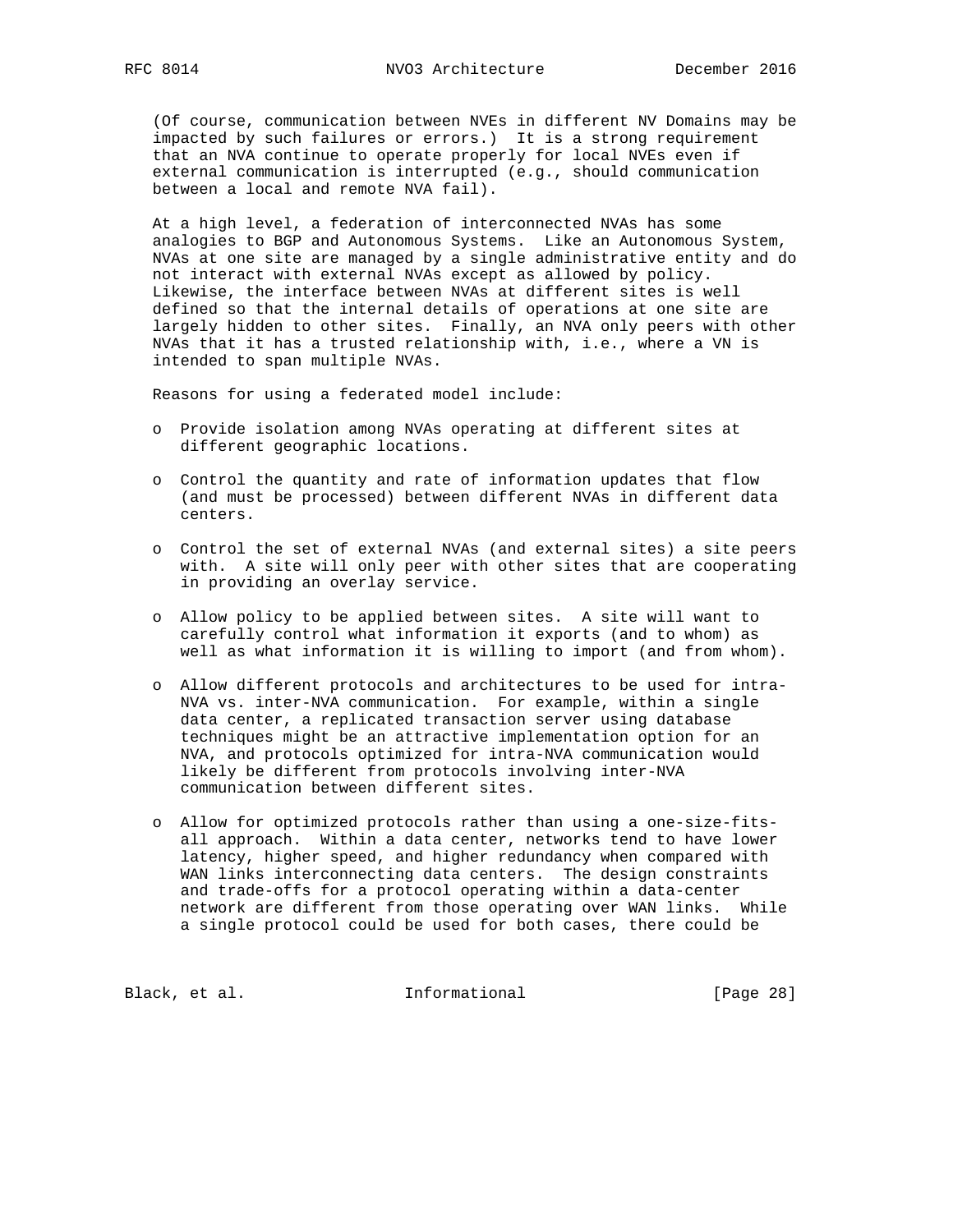advantages to using different and more specialized protocols for the intra- and inter-NVA case.

9.1. Inter-NVA Peering

 To support peering between different NVAs, an inter-NVA protocol is needed. The inter-NVA protocol defines what information is exchanged between NVAs. It is assumed that the protocol will be used to share addressing information between data centers and must scale well over WAN links.

### 10. Control Protocol Work Areas

 The NVO3 architecture consists of two major distinct entities: NVEs and NVAs. In order to provide isolation and independence between these two entities, the NVO3 architecture calls for well-defined protocols for interfacing between them. For an individual NVA, the architecture calls for a logically centralized entity that could be implemented in a distributed or replicated fashion. While the IETF may choose to define one or more specific architectural approaches to building individual NVAs, there is little need to pick exactly one approach to the exclusion of others. An NVA for a single domain will likely be deployed as a single vendor product; thus, there is little benefit in standardizing the internal structure of an NVA.

 Individual NVAs peer with each other in a federated manner. The NVO3 architecture calls for a well-defined interface between NVAs.

 Finally, a hypervisor-NVE protocol is needed to cover the split-NVE scenario described in Section 4.2.

11. NVO3 Data-Plane Encapsulation

 When tunneling tenant traffic, NVEs add an encapsulation header to the original tenant packet. The exact encapsulation to use for NVO3 does not seem to be critical. The main requirement is that the encapsulation support a Context ID of sufficient size. A number of encapsulations already exist that provide a VN Context of sufficient size for NVO3. For example, Virtual eXtensible Local Area Network (VXLAN) [RFC7348] has a 24-bit VXLAN Network Identifier (VNI). Network Virtualization using Generic Routing Encapsulation (NVGRE) [RFC7637] has a 24-bit Tenant Network ID (TNI). MPLS-over-GRE provides a 20-bit label field. While there is widespread recognition that a 12-bit VN Context would be too small (only 4096 distinct values), it is generally agreed that 20 bits (1 million distinct values) and 24 bits (16.8 million distinct values) are sufficient for a wide variety of deployment scenarios.

Black, et al. 1nformational [Page 29]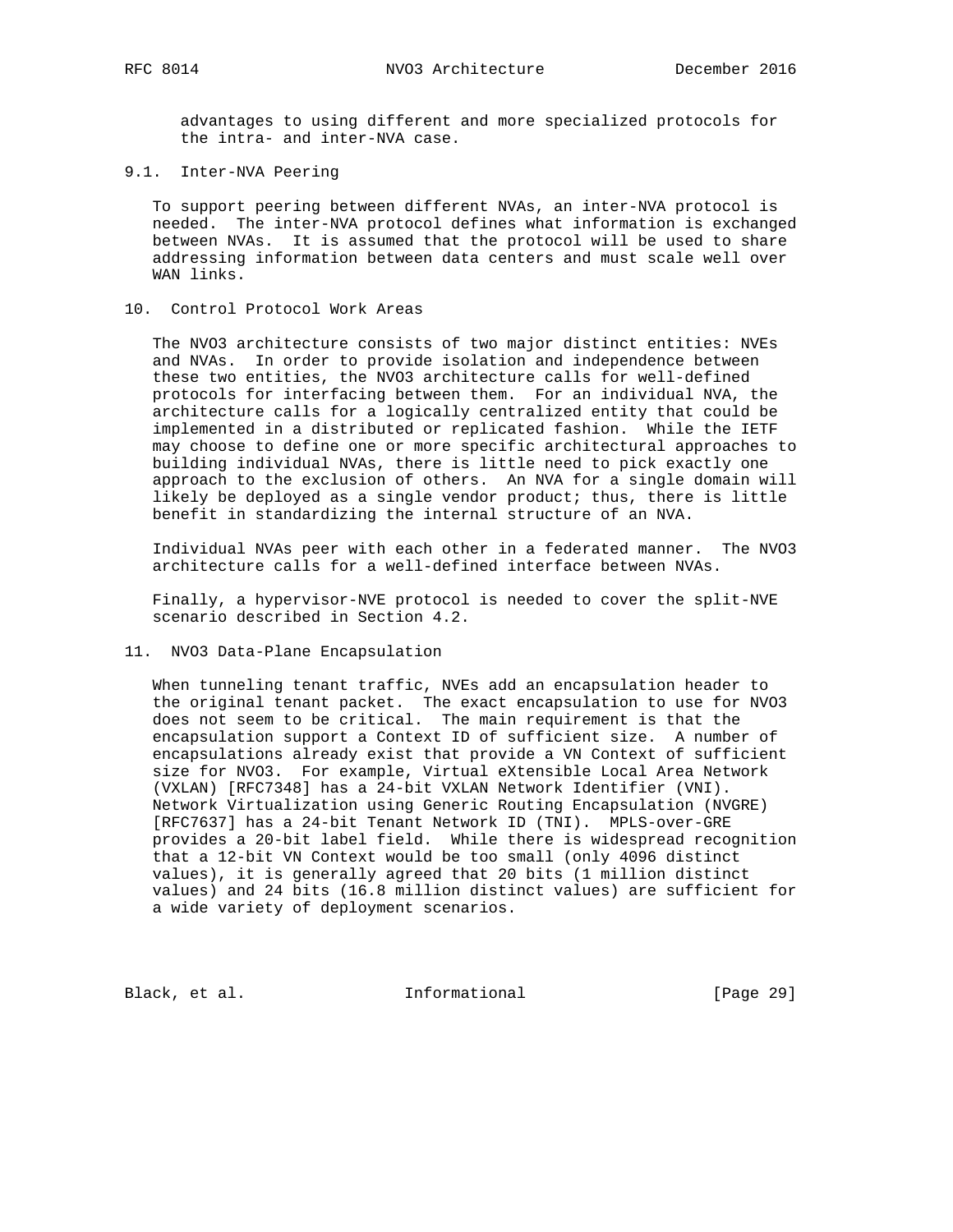#### 12. Operations, Administration, and Maintenance (OAM)

 The simplicity of operating and debugging overlay networks will be critical for successful deployment.

 Overlay networks are based on tunnels between NVEs, so the Operations, Administration, and Maintenance (OAM) [RFC6291] framework for overlay networks can draw from prior IETF OAM work for tunnel based networks, specifically L2VPN OAM [RFC6136]. RFC 6136 focuses on Fault Management and Performance Management as fundamental to L2VPN service delivery, leaving the Configuration Management, Accounting Management, and Security Management components of the Open Systems Interconnection (OSI) Fault, Configuration, Accounting, Performance, and Security (FCAPS) taxonomy [M.3400] for further study. This section does likewise for NVO3 OAM, but those three areas continue to be important parts of complete OAM functionality for NVO3.

 The relationship between the overlay and underlay networks is a consideration for fault and performance management -- a fault in the underlay may manifest as fault and/or performance issues in the overlay. Diagnosing and fixing such issues are complicated by NVO3 abstracting the underlay network away from the overlay network (e.g., intermediate nodes on the underlay network path between NVEs are hidden from overlay VNs).

 NVO3-specific OAM techniques, protocol constructs, and tools are needed to provide visibility beyond this abstraction to diagnose and correct problems that appear in the overlay. Two examples are underlay-aware traceroute [TRACEROUTE-VXLAN] and ping protocol constructs for overlay networks [VXLAN-FAILURE] [NVO3-OVERLAY].

 NVO3-specific tools and techniques are best viewed as complements to (i.e., not as replacements for) single-network tools that apply to the overlay and/or underlay networks. Coordination among the individual network tools (for the overlay and underlay networks) and NVO3-aware, dual-network tools is required to achieve effective monitoring and fault diagnosis. For example, the defect detection intervals and performance measurement intervals ought to be coordinated among all tools involved in order to provide consistency and comparability of results.

For further discussion of NVO3 OAM requirements, see [NVO3-OAM].

Black, et al. 1nformational [Page 30]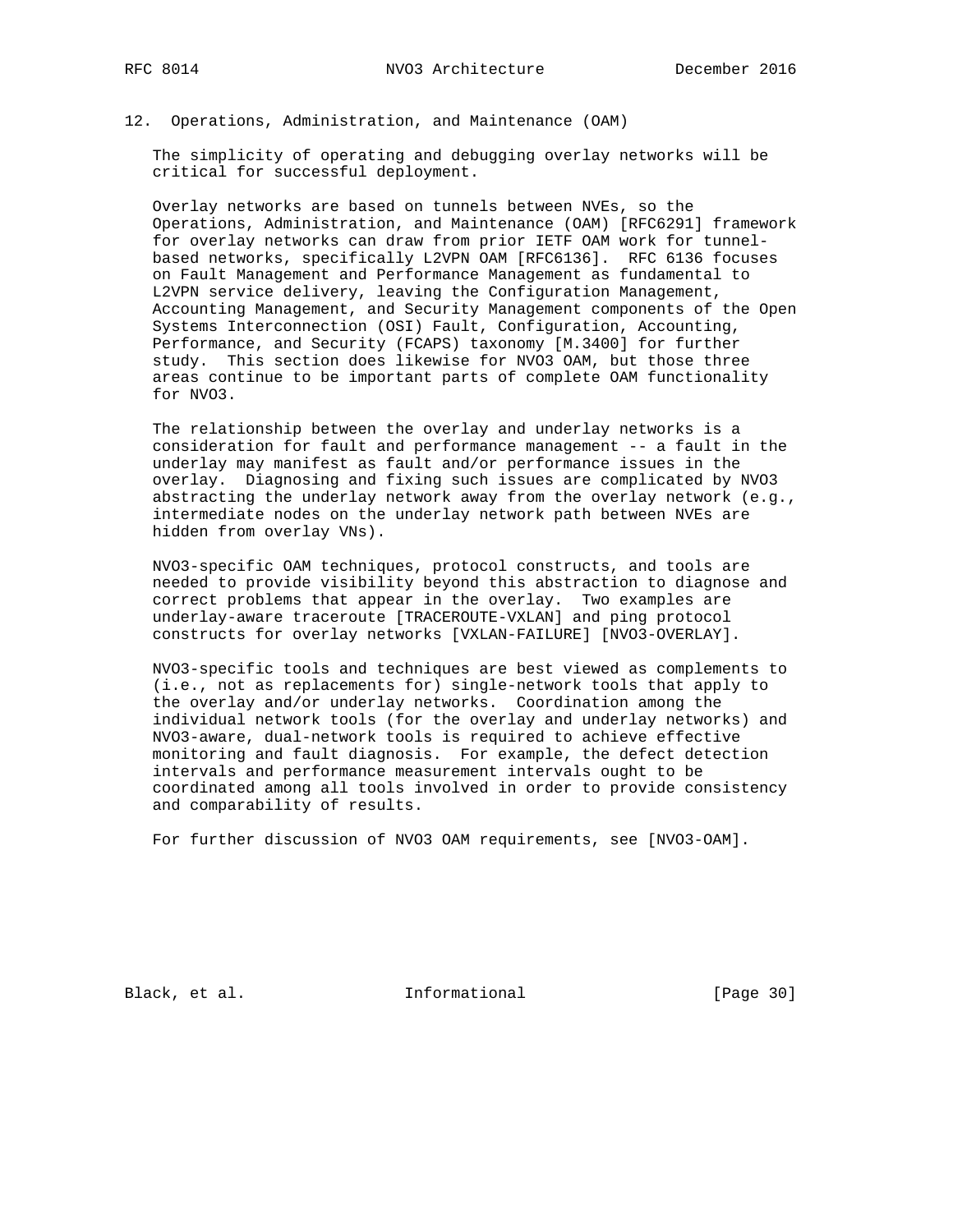# 13. Summary

 This document presents the overall architecture for NVO3. The architecture calls for three main areas of protocol work:

- 1. A hypervisor-NVE protocol to support split-NVEs as discussed in Section 4.2
- 2. An NVE-NVA protocol for disseminating VN information (e.g., inner to outer address mappings)
- 3. An NVA-NVA protocol for exchange of information about specific virtual networks between federated NVAs

 It should be noted that existing protocols or extensions of existing protocols are applicable.

14. Security Considerations

 The data plane and control plane described in this architecture will need to address potential security threats.

 For the data plane, tunneled application traffic may need protection against being misdelivered, being modified, or having its content exposed to an inappropriate third party. In all cases, encryption between authenticated tunnel endpoints (e.g., via use of IPsec [RFC4301]) and enforcing policies that control which endpoints and VNs are permitted to exchange traffic can be used to mitigate risks.

 For the control plane, a combination of authentication and encryption can be used between NVAs, between the NVA and NVE, as well as between different components of the split-NVE approach. All entities will need to properly authenticate with each other and enable encryption for their interactions as appropriate to protect sensitive information.

 Leakage of sensitive information about users or other entities associated with VMs whose traffic is virtualized can also be covered by using encryption for the control-plane protocols and enforcing policies that control which NVO3 components are permitted to exchange control-plane traffic.

 Control-plane elements such as NVEs and NVAs need to collect performance and other data in order to carry out their functions. This data can sometimes be unexpectedly sensitive, for example, allowing non-obvious inferences of activity within a VM. This provides a reason to minimize the data collected in some environments in order to limit potential exposure of sensitive information. As

Black, et al. 1nformational [Page 31]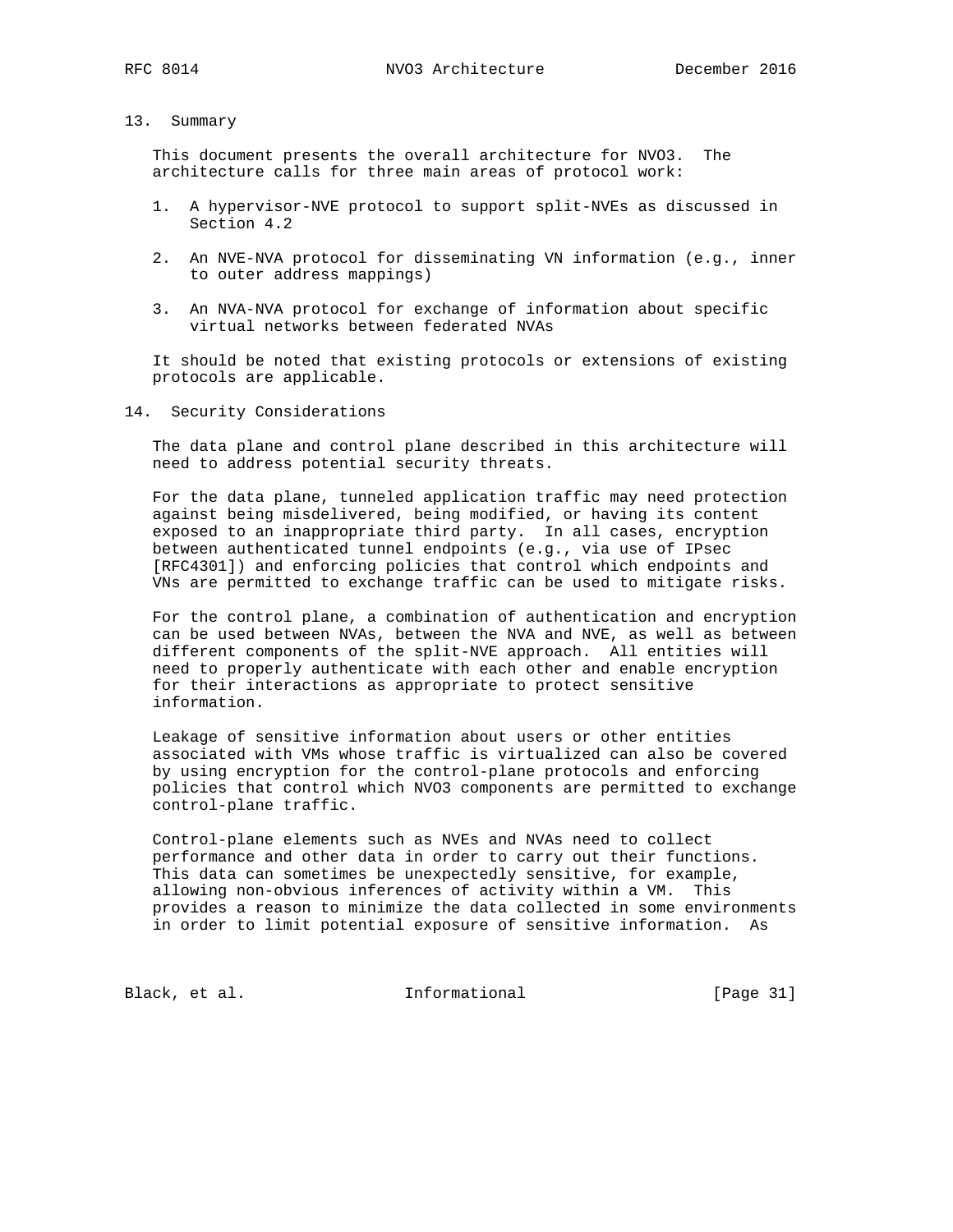noted briefly in RFC 6973 [RFC6973] and RFC 7258 [RFC7258], there is an inevitable tension between being privacy sensitive and taking into account network operations in NVO3 protocol development.

 See the NVO3 framework security considerations in RFC 7365 [RFC7365] for further discussion.

# 15. Informative References

[FRAMEWORK-MCAST]

 Ghanwani, A., Dunbar, L., McBride, M., Bannai, V., and R. Krishnan, "A Framework for Multicast in Network Virtualization Overlays", Work in Progress, draft-ietf-nvo3-mcast-framework-05, May 2016.

[IEEE.802.1Q]

 IEEE, "IEEE Standard for Local and metropolitan area networks--Bridges and Bridged Networks", IEEE 802.1Q-2014, DOI 10.1109/ieeestd.2014.6991462, <http://ieeexplore.ieee.org/servlet/ opac?punumber=6991460>.

- [M.3400] ITU-T, "TMN management functions", ITU-T Recommendation M.3400, February 2000, <https://www.itu.int/rec/T-REC-M.3400-200002-I/>.
- [NVE-NVA] Kreeger, L., Dutt, D., Narten, T., and D. Black, "Network Virtualization NVE to NVA Control Protocol Requirements", Work in Progress, draft-ietf-nvo3-nve-nva-cp-req-05, March 2016.
- [NVO3-OAM] Chen, H., Ed., Ashwood-Smith, P., Xia, L., Iyengar, R., Tsou, T., Sajassi, A., Boucadair, M., Jacquenet, C., Daikoku, M., Ghanwani, A., and R. Krishnan, "NVO3 Operations, Administration, and Maintenance Requirements", Work in Progress, draft-ashwood-nvo3-oam-requirements-04, October 2015.

#### [NVO3-OVERLAY]

 Kumar, N., Pignataro, C., Rao, D., and S. Aldrin, "Detecting NVO3 Overlay Data Plane failures", Work in Progress, draft-kumar-nvo3-overlay-ping-01, January 2014.

 [RFC826] Plummer, D., "Ethernet Address Resolution Protocol: Or Converting Network Protocol Addresses to 48.bit Ethernet Address for Transmission on Ethernet Hardware", STD 37, RFC 826, DOI 10.17487/RFC0826, November 1982, <http://www.rfc-editor.org/info/rfc826>.

Black, et al. 1nformational [Page 32]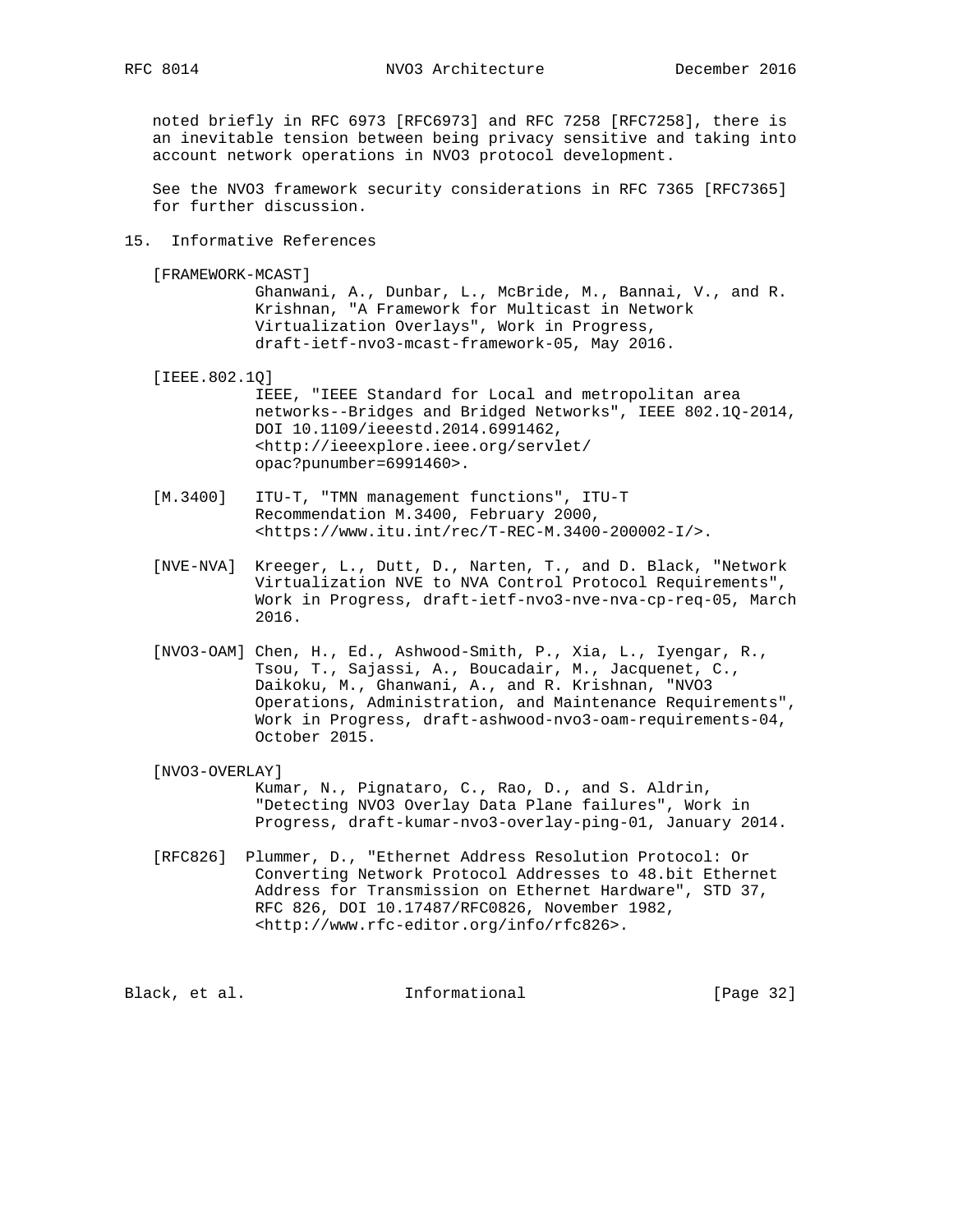- [RFC4301] Kent, S. and K. Seo, "Security Architecture for the Internet Protocol", RFC 4301, DOI 10.17487/RFC4301, December 2005, <http://www.rfc-editor.org/info/rfc4301>.
- [RFC4364] Rosen, E. and Y. Rekhter, "BGP/MPLS IP Virtual Private Networks (VPNs)", RFC 4364, DOI 10.17487/RFC4364, February 2006, <http://www.rfc-editor.org/info/rfc4364>.
- [RFC4861] Narten, T., Nordmark, E., Simpson, W., and H. Soliman, "Neighbor Discovery for IP version 6 (IPv6)", RFC 4861, DOI 10.17487/RFC4861, September 2007, <http://www.rfc-editor.org/info/rfc4861>.
- [RFC6136] Sajassi, A., Ed. and D. Mohan, Ed., "Layer 2 Virtual Private Network (L2VPN) Operations, Administration, and Maintenance (OAM) Requirements and Framework", RFC 6136, DOI 10.17487/RFC6136, March 2011, <http://www.rfc-editor.org/info/rfc6136>.
	- [RFC6291] Andersson, L., van Helvoort, H., Bonica, R., Romascanu, D., and S. Mansfield, "Guidelines for the Use of the "OAM" Acronym in the IETF", BCP 161, RFC 6291, DOI 10.17487/RFC6291, June 2011, <http://www.rfc-editor.org/info/rfc6291>.
	- [RFC6973] Cooper, A., Tschofenig, H., Aboba, B., Peterson, J., Morris, J., Hansen, M., and R. Smith, "Privacy Considerations for Internet Protocols", RFC 6973, DOI 10.17487/RFC6973, July 2013, <http://www.rfc-editor.org/info/rfc6973>.
	- [RFC7258] Farrell, S. and H. Tschofenig, "Pervasive Monitoring Is an Attack", BCP 188, RFC 7258, DOI 10.17487/RFC7258, May 2014, <http://www.rfc-editor.org/info/rfc7258>.
	- [RFC7348] Mahalingam, M., Dutt, D., Duda, K., Agarwal, P., Kreeger, L., Sridhar, T., Bursell, M., and C. Wright, "Virtual eXtensible Local Area Network (VXLAN): A Framework for Overlaying Virtualized Layer 2 Networks over Layer 3 Networks", RFC 7348, DOI 10.17487/RFC7348, August 2014, <http://www.rfc-editor.org/info/rfc7348>.
	- [RFC7364] Narten, T., Ed., Gray, E., Ed., Black, D., Fang, L., Kreeger, L., and M. Napierala, "Problem Statement: Overlays for Network Virtualization", RFC 7364, DOI 10.17487/RFC7364, October 2014, <http://www.rfc-editor.org/info/rfc7364>.

Black, et al. 1nformational [Page 33]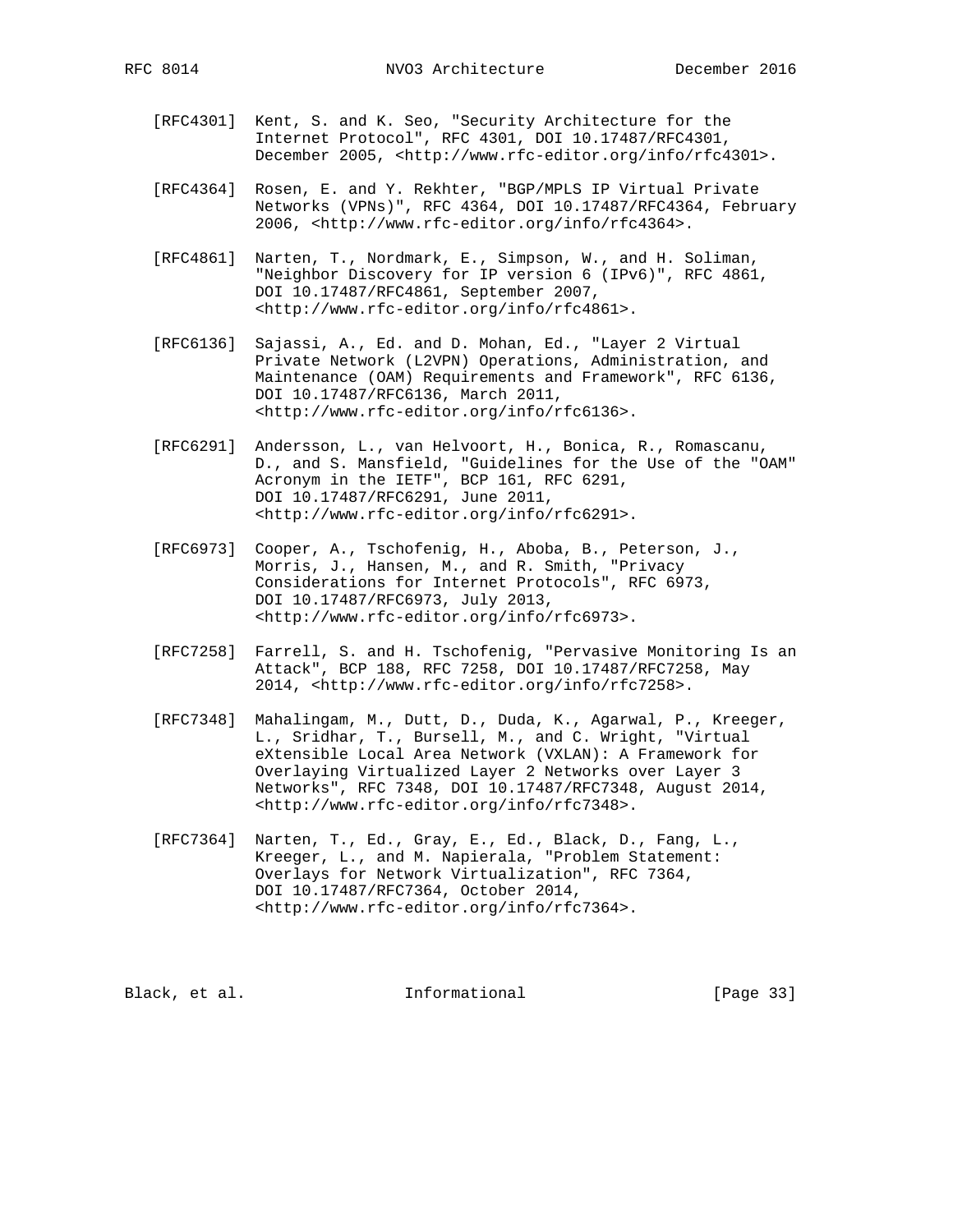- [RFC7365] Lasserre, M., Balus, F., Morin, T., Bitar, N., and Y. Rekhter, "Framework for Data Center (DC) Network Virtualization", RFC 7365, DOI 10.17487/RFC7365, October 2014, <http://www.rfc-editor.org/info/rfc7365>.
- [RFC7637] Garg, P., Ed. and Y. Wang, Ed., "NVGRE: Network Virtualization Using Generic Routing Encapsulation", RFC 7637, DOI 10.17487/RFC7637, September 2015, <http://www.rfc-editor.org/info/rfc7637>.

#### [TRACEROUTE-VXLAN]

 Nordmark, E., Appanna, C., Lo, A., Boutros, S., and A. Dubey, "Layer-Transcending Traceroute for Overlay Networks like VXLAN", Work in Progress, draft-nordmark-nvo3 transcending-traceroute-03, July 2016.

[USECASES]

 Yong, L., Dunbar, L., Toy, M., Isaac, A., and V. Manral, "Use Cases for Data Center Network Virtualization Overlay Networks", Work in Progress, draft-ietf-nvo3-use-case-15, December 2016.

[VXLAN-FAILURE]

 Jain, P., Singh, K., Balus, F., Henderickx, W., and V. Bannai, "Detecting VXLAN Segment Failure", Work in Progress, draft-jain-nvo3-vxlan-ping-00, June 2013.

## Acknowledgements

 Helpful comments and improvements to this document have come from Alia Atlas, Abdussalam Baryun, Spencer Dawkins, Linda Dunbar, Stephen Farrell, Anton Ivanov, Lizhong Jin, Suresh Krishnan, Mirja Kuehlwind, Greg Mirsky, Carlos Pignataro, Dennis (Xiaohong) Qin, Erik Smith, Takeshi Takahashi, Ziye Yang, and Lucy Yong.

Black, et al. 1nformational [Page 34]